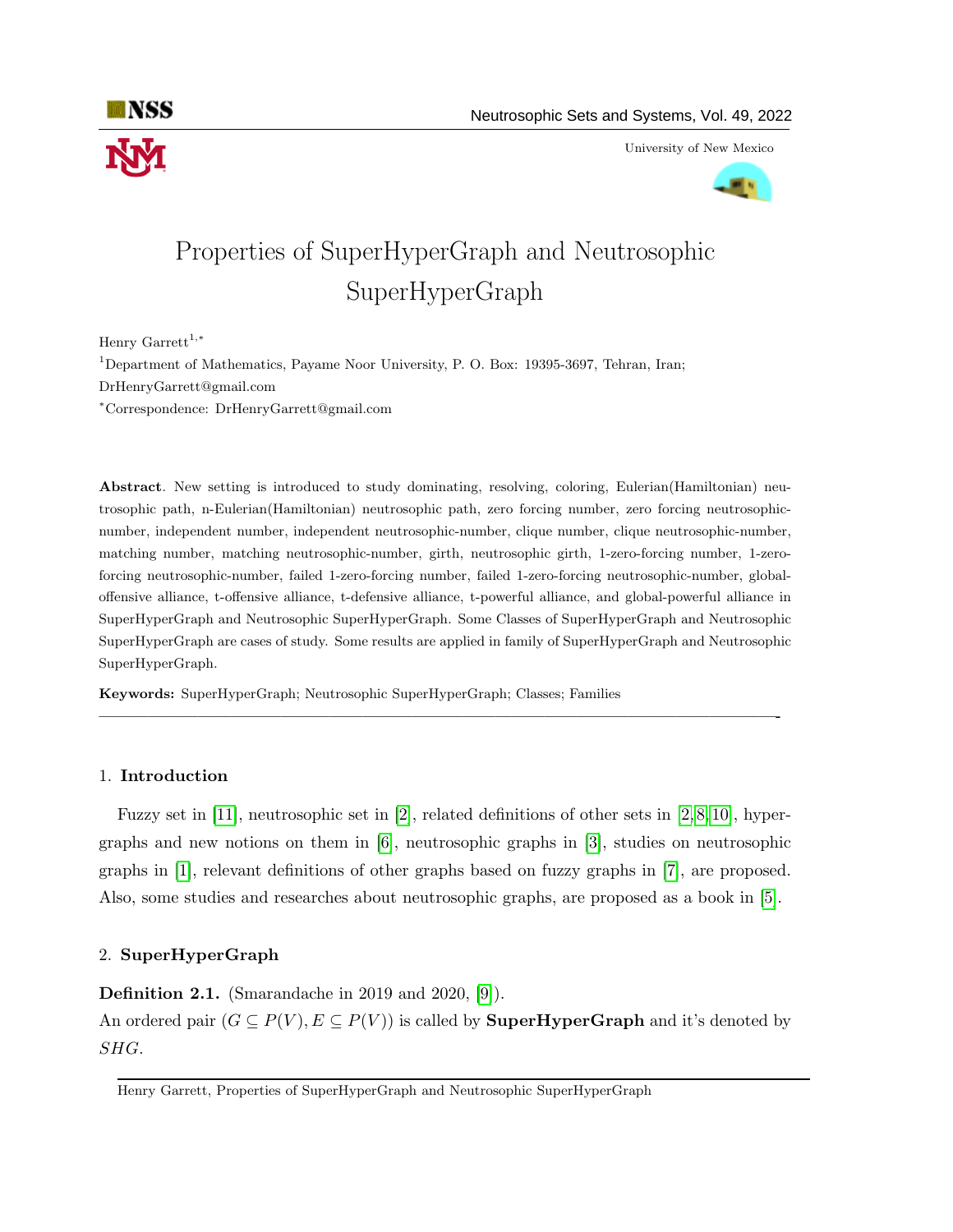.

Definition 2.2. (Smarandache in 2019 and 2020, [\[9\]](#page-29-9)).

An ordered pair  $(G_n \subseteq P^n(V), E_n \subseteq P^n(V))$  is called by **n-SuperHyperGraph** and it's denoted by  $n\text{-}SHG$ .

Definition 2.3. (Dominating, Resolving and Coloring).

Assume SuperHyperGraph  $SHG = (G \subseteq P(V), E \subseteq P(V))$ .

(a) : SuperHyper-dominating set and number are defined as follows.

- (i) : A SuperVertex  $X_n$  SuperHyper-dominates a SuperVertex  $Y_n$  if there's at least one SuperHyperEdge which have them.
- (*ii*): A set S is called **SuperHyper-dominating set** if for every  $Y_n \in G_n \setminus S$ , there's at least one SuperVertex  $X_n$  which SuperHyper-dominates SuperVertex  $Y_n$ .
- $(iii)$ : If S is set of all sets of SuperHyper-dominating sets, then

$$
|X| = \min_{S \in \mathcal{S}} |\{\cup X_n | X_n \in S\}|
$$

is called optimal-SuperHyper-dominating number and  $X$  is called optimal-SuperHyper-dominating set.

(b) : SuperHyper-resolving set and number are defined as follows.

 $(i)$ : A SuperVertex x **SuperHyper-resolves** SuperVertices  $y, w$  if

$$
d(x, y) \neq d(x, w).
$$

- (*ii*): A set S is called **SuperHyper-resolving set** if for every  $Y_n \in G_n \setminus S$ , there's at least one SuperVertex  $X_n$  which SuperHyper-resolves SuperVertices  $Y_n, W_n$ .
- $(iii)$ : If S is set of all sets of SuperHyper-resolving sets, then

$$
|X| = \min_{S \in \mathcal{S}} |\{\cup X_n | X_n \in S\}|
$$

is called optimal-SuperHyper-resolving number and  $X$  is called optimal-SuperHyper-resolving set.

- (c) : SuperHyper-coloring set and number are defined as follows.
	- (i) : A SuperVertex  $X_n$  SuperHyper-colors a SuperVertex  $Y_n$  differently with itself if there's at least one SuperHyperEdge which is incident to them.
	- (ii): A set  $S_n$  is called **SuperHyper-coloring set** if for every  $Y_n \in G_n \setminus S_n$ , there's at least one SuperVertex  $X_n$  which SuperHyper-colors SuperVertex  $Y_n$ .
	- $(iii)$ : If  $S_n$  is set of all sets of SuperHyper-coloring sets, then

$$
|X| = \min_{S_n \in \mathcal{S}_n} |\{ \cup X_n | X_n \in S_n \}|
$$

is called optimal-SuperHyper-coloring number and  $X$  is called optimal-SuperHyper-coloring set.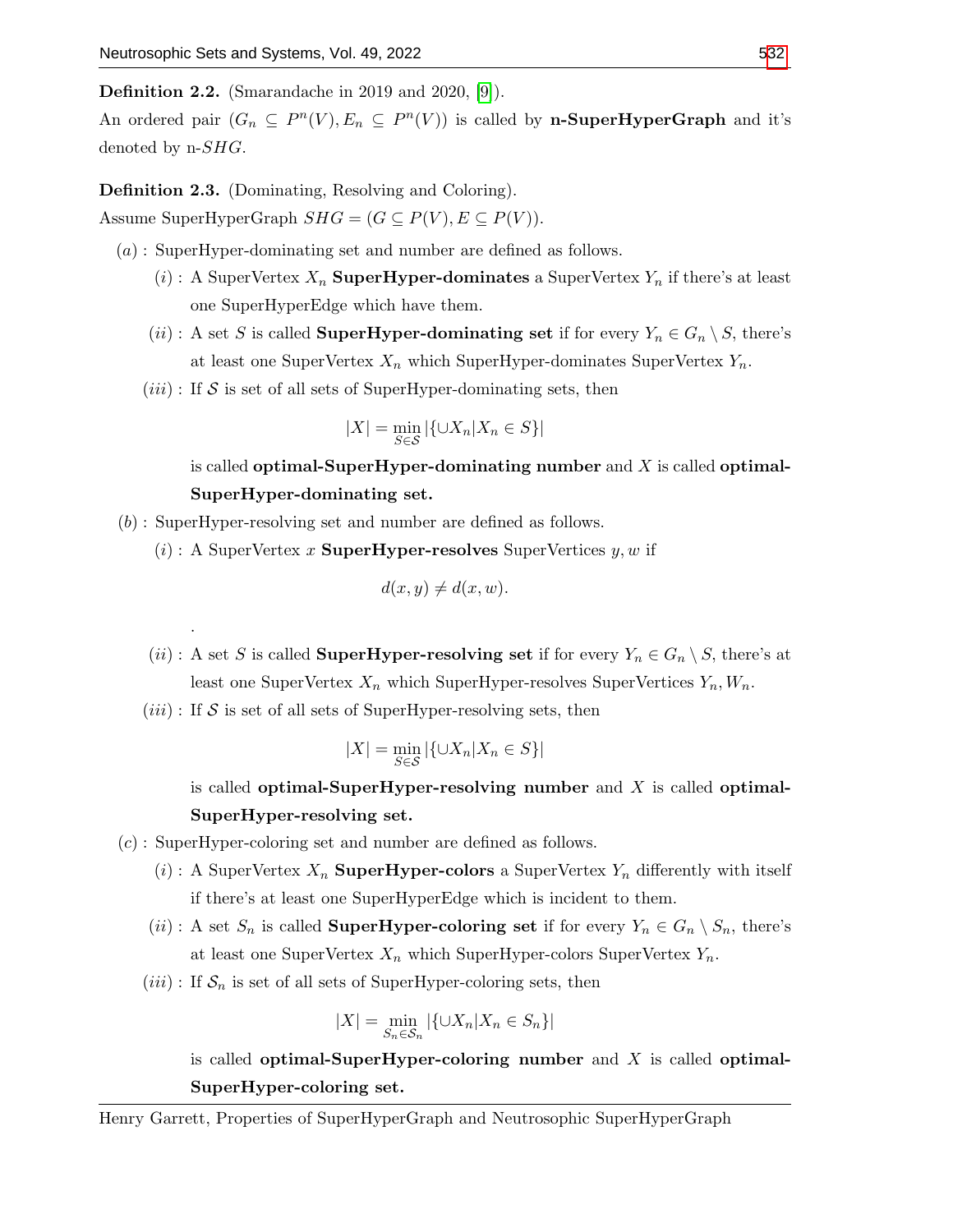**Proposition 2.4.** Assume SuperHyperGraph  $SHG = (G \subseteq P(V), E \subseteq P(V))$ . S is maximum set of SuperVertices which form a SuperHyperEdge. Then optimal-SuperHyper-coloring set has as cardinality as S has.

**Proposition 2.5.** Assume SuperHyperGraph  $SHG = (G \subseteq P(V), E \subseteq P(V))$ . If optimal-SuperHyper-coloring number is  $|V|$ , then for every SuperVertex there's at least one SuperHyperEdge which contains has all members of V.

**Proposition 2.6.** Assume SuperHyperGraph  $SHG = (G \subseteq P(V), E \subseteq P(V))$ . If there's at least one SuperHyperEdge which has all members of V, then optimal-SuperHyper-coloring number is  $|V|$ .

**Proposition 2.7.** Assume SuperHyperGraph  $SHG = (G \subseteq P(V), E \subseteq P(V))$ . If optimal-SuperHyper-dominating number is  $|V|$ , then there's one member of V, is contained in, at least one SuperVertex which doesn't have incident to any SuperHyperEdge.

**Proposition 2.8.** Assume SuperHyperGraph  $SHG = (G \subseteq P(V), E \subseteq P(V))$ . Then optimal-SuperHyper-dominating number is  $\langle |V|$ .

**Proposition 2.9.** Assume SuperHyperGraph  $SHG = (G \subseteq P(V), E \subseteq P(V))$ . If optimal-SuperHyper-resolving number is  $|V|$ , then every given SuperVertex doesn't have incident to any SuperHyperEdge.

**Proposition 2.10.** Assume SuperHyperGraph SHG =  $(G \subseteq P(V), E \subseteq P(V))$ . Then optimal-SuperHyper-resolving number is  $\langle |V|$ .

**Proposition 2.11.** Assume SuperHyperGraph  $SHG = (G \subseteq P(V), E \subseteq P(V))$ . If optimal-SuperHyper-coloring number is  $|V|$ , then all SuperVertices which have incident to at least one SuperHyperEdge.

**Proposition 2.12.** Assume SuperHyperGraph SHG =  $(G \subseteq P(V), E \subseteq P(V))$ . Then optimal-SuperHyper-coloring number isn't  $\langle |V|$ .

**Proposition 2.13.** Assume SuperHyperGraph SHG =  $(G \subseteq P(V), E \subseteq P(V))$ . Then optimal-SuperHyper-dominating set has cardinality which is greater than  $n - 1$  where n is the cardinality of the set V.

**Proposition 2.14.** Assume SuperHyperGraph  $SHG = (G \subseteq P(V), E \subseteq P(V))$ . S is maximum set of SuperVertices which form a SuperHyperEdge. Then S is optimal-SuperHypercoloring set and  $|\{\cup X_n \mid X_n \in S\}|$  is optimal-SuperHyper-coloring number.

**Proposition 2.15.** Assume SuperHyperGraph  $SHG = (G \subseteq P(V), E \subseteq P(V))$ . If S is SuperHyper-dominating set, then D contains S is SuperHyper-dominating set.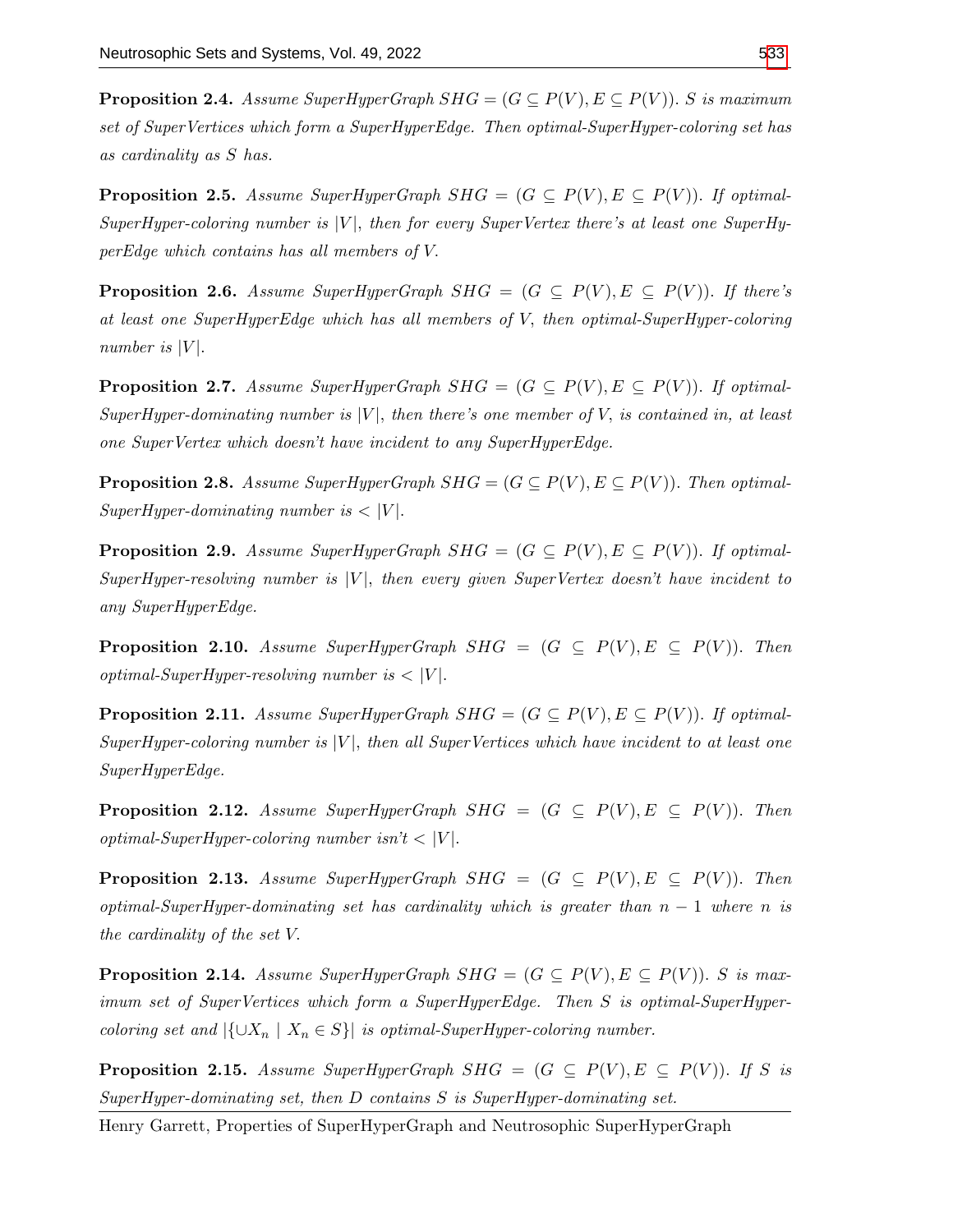**Proposition 2.16.** Assume SuperHyperGraph SHG =  $(G \subseteq P(V), E \subseteq P(V))$ . If S is SuperHyper-resolving set, then D contains S is SuperHyper-resolving set.

**Proposition 2.17.** Assume SuperHyperGraph SHG =  $(G \subseteq P(V), E \subseteq P(V))$ . If S is SuperHyper-coloring set, then D contains S is SuperHyper-coloring set.

**Proposition 2.18.** Assume SuperHyperGraph  $SHG = (G \subseteq P(V), E \subseteq P(V))$ . Then  $G_n$  is SuperHyper-dominating set.

**Proposition 2.19.** Assume SuperHyperGraph  $SHG = (G \subseteq P(V), E \subseteq P(V))$ . Then  $G_n$  is SuperHyper-resolving set.

**Proposition 2.20.** Assume SuperHyperGraph  $SHG = (G \subseteq P(V), E \subseteq P(V))$ . Then  $G_n$  is SuperHyper-coloring set.

**Proposition 2.21.** Assume G is a family of SuperHyperGraph. Then  $G_n$  is SuperHyperdominating set for all members of G, simultaneously.

**Proposition 2.22.** Assume G is a family of SuperHyperGraph. Then  $G_n$  is SuperHyperresolving set for all members of G, simultaneously.

**Proposition 2.23.** Assume G is a family of SuperHyperGraph. Then  $G_n$  is SuperHypercoloring set for all members of  $\mathcal{G}$ , simultaneously.

**Proposition 2.24.** Assume G is a family of SuperHyperGraph. Then  $G_n \backslash \{X_n\}$  is SuperHyperdominating set for all members of G, simultaneously.

**Proposition 2.25.** Assume G is a family of SuperHyperGraph. Then  $G_n \setminus \{X_n\}$  is SuperHyperresolving set for all members of G, simultaneously.

**Proposition 2.26.** Assume G is a family of SuperHyperGraph. Then  $G_n \setminus \{X_n\}$  isn't SuperHyper-coloring set for all members of  $G$ , simultaneously.

**Proposition 2.27.** Assume G is a family of SuperHyperGraph. Then union of SuperHyperdominating sets from each member of  $\mathcal G$  is SuperHyper-dominating set for all members of  $\mathcal G$ , simultaneously.

**Proposition 2.28.** Assume G is a family of SuperHyperGraph. Then union of SuperHyperresolving sets from each member of  $\mathcal G$  is SuperHyper-resolving set for all members of  $\mathcal G$ , simultaneously.

**Proposition 2.29.** Assume  $\mathcal G$  is a family of SuperHyperGraph. Then union of SuperHypercoloring sets from each member of  $\mathcal G$  is SuperHyper-coloring set for all members of  $\mathcal G$ , simultaneously.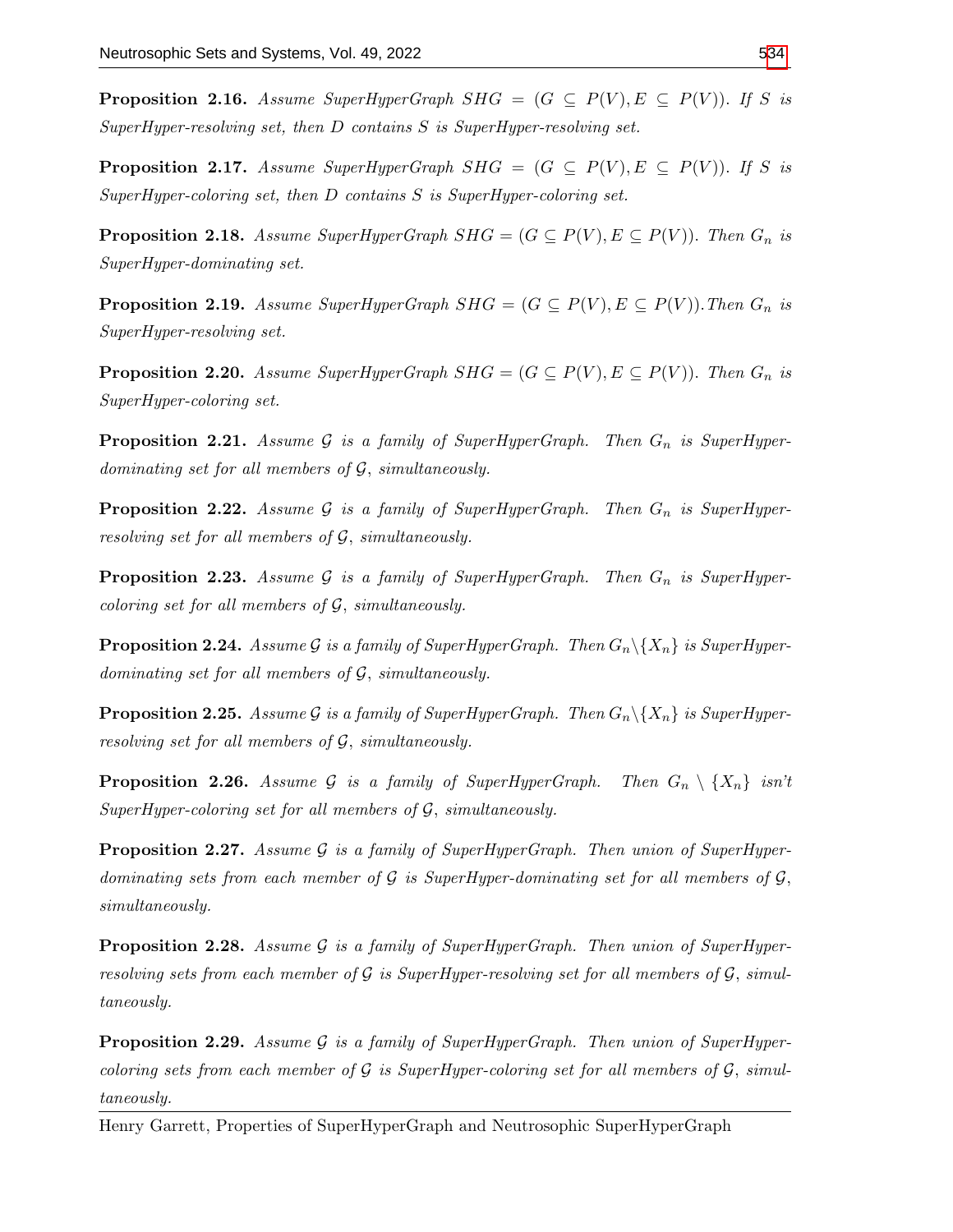**Proposition 2.30.** Assume G is a family of SuperHyperGraph. For every given SuperVertex, there's one SuperHyperGraph such that the SuperVertex has another SuperVertex which are incident to a SuperHyperEdge. If for given SuperVertex, all SuperVertices have a common SuperHyperEdge in this way, then  $G_n \setminus \{X_n\}$  is optimal-SuperHyper-dominating set for all members of  $\mathcal{G}$ , simultaneously.

**Proposition 2.31.** Assume G is a family of SuperHyperGraph. For every given SuperVertex, there's one SuperHyperGraph such that the SuperVertex has another SuperVertex which are incident to a SuperHyperEdge. If for given SuperVertex, all SuperVertices have a common SuperHyperEdge in this way, then  $G_n \backslash \{X_n\}$  is optimal-SuperHyper-resolving set for all members of  $\mathcal G$ , simultaneously.

**Proposition 2.32.** Assume  $G$  is a family of SuperHyperGraph. For every given SuperVertex, there's one SuperHyperGraph such that the SuperVertex has another SuperVertex which are incident to a SuperHyperEdge. If for given SuperVertex, all SuperVertices have a common SuperHyperEdge in this way, then  $G_n$  is optimal-SuperHyper-coloring set for all members of G, simultaneously.

**Proposition 2.33.** Let SHG be a SuperHyperGraph. An  $(k-1)$ -set from an k-set of twin SuperVertices is subset of a SuperHyper-resolving set.

**Corollary 2.34.** Let SHG be a SuperHyperGraph. The number of twin SuperVertices is  $n-1$ . Then SuperHyper-resolving number is  $n-2$ .

Corollary 2.35. Let SHG be SuperHyperGraph. The number of twin SuperVertices is  $n-1$ . Then SuperHyper-resolving number is  $n-2$ . Every  $(n-2)$ -set including twin SuperVertices is SuperHyper-resolving set.

**Proposition 2.36.** Let SHG be SuperHyperGraph such that it's complete. Then SuperHyperresolving number is  $n-1$ . Every  $(n-1)$ -set is SuperHyper-resolving set.

**Proposition 2.37.** Let G be a family of SuperHyperGraphs with common super vertex set  $G_n$ . Then simultaneously SuperHyper-resolving number of  $G$  is  $|V| - 1$ 

**Proposition 2.38.** Let  $\mathcal G$  be a family of SuperHyperGraphs with common SuperVertex set  $G_n$ . Then simultaneously SuperHyper-resolving number of G is greater than the maximum  $SuperHyper-resolving number of n-SHG \in \mathcal{G}.$ 

**Proposition 2.39.** Let  $\mathcal G$  be a family of SuperHyperGraphs with common SuperVertex set  $G_n$ . Then simultaneously SuperHyper-resolving number of  $\mathcal G$  is greater than simultaneously SuperHyper-resolving number of  $\mathcal{H} \subseteq \mathcal{G}$ .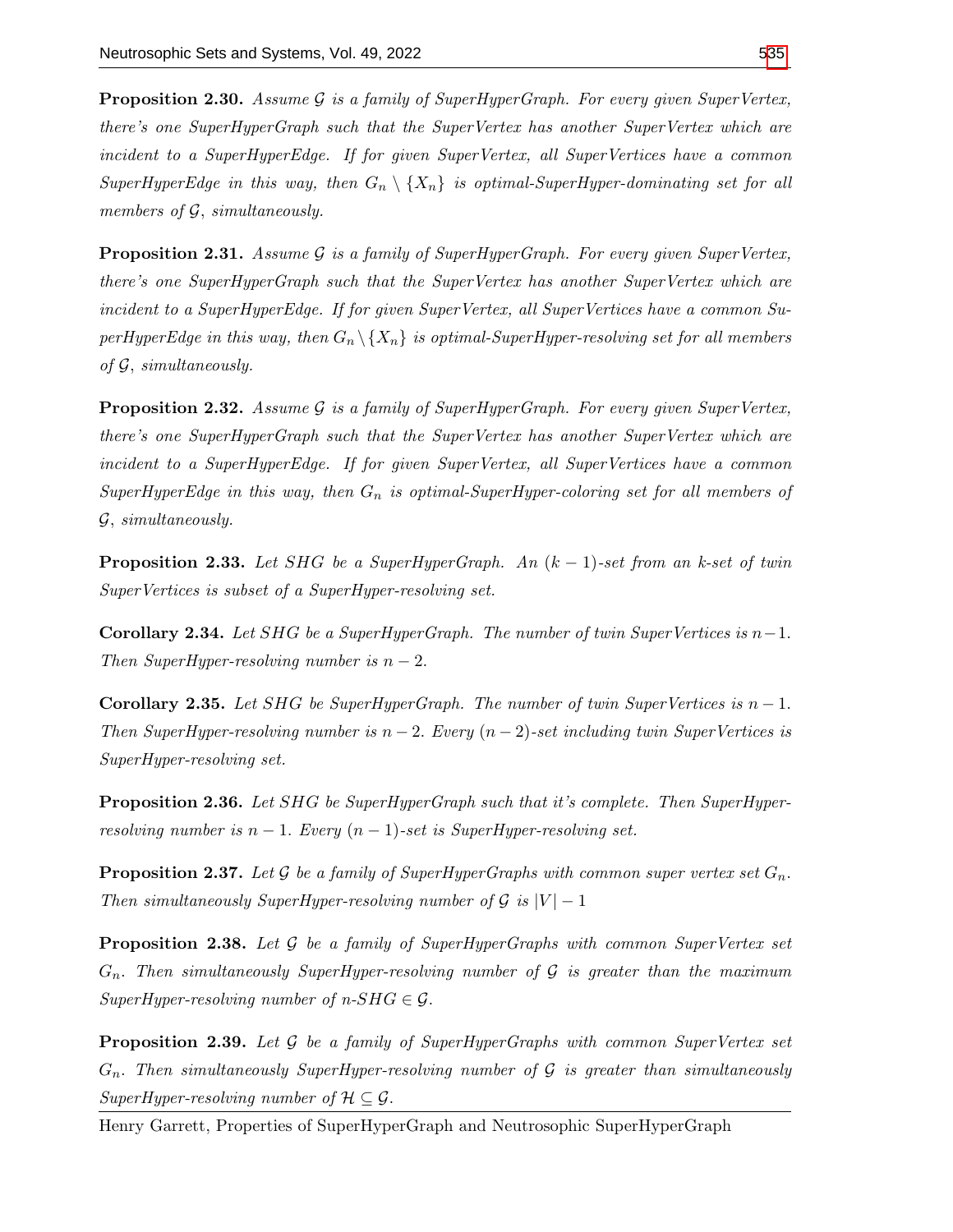Theorem 2.40. Twin SuperVertices aren't SuperHyper-resolved in any given SuperHyper-Graph.

**Proposition 2.41.** Let  $SHG = (G \subseteq P(V), E \subseteq P(V))$  be a SuperHyperGraph. If SuperHyperGraph  $SHG = (G \subseteq P(V), E \subseteq P(V))$  is complete, then every couple of SuperVertices are twin SuperVertices.

**Theorem 2.42.** Let G be a family of SuperHyperGraphs  $SHG = (G \subseteq P(V), E \subseteq P(V))$  with SuperVertex set  $G_n$  and  $n-SHG \in \mathcal{G}$  is complete. Then simultaneously SuperHyper-resolving number is  $|V| - 1$ . Every  $(n - 1)$ -set is simultaneously SuperHyper-resolving set for G.

**Corollary 2.43.** Let G be a family of SuperHyperGraphs  $SHG = (G \subseteq P(V), E \subseteq P(V))$  with SuperVertex set  $G_n$  and  $n-SHG \in \mathcal{G}$  is complete. Then simultaneously SuperHyper-resolving number is  $|V| - 1$ . Every  $(|V| - 1)$ -set is simultaneously SuperHyper-resolving set for G.

**Theorem 2.44.** Let G be a family of SuperHyperGraphs  $SHG = (G \subseteq P(V), E \subseteq P(V))$  with SuperVertex set  $G_n$  and for every given couple of SuperVertices, there's a n-SHG  $\in \mathcal{G}$  such that in that, they're twin SuperVertices. Then simultaneously SuperHyper-resolving number is  $|V| - 1$ . Every  $(|V| - 1)$ -set is simultaneously SuperHyper-resolving set for G.

**Theorem 2.45.** Let G be a family of SuperHyperGraphs  $SHG = (G \subseteq P(V), E \subseteq P(V))$  with SuperVertex set  $G_n$ . If G contains three SuperHyper-stars with different SuperHyper-centers, then simultaneously SuperHyper-resolving number is  $|V| - 2$ . Every  $(|V| - 2)$ -set is simultaneously SuperHyper-resolving set for G.

**Corollary 2.46.** Let G be a family of SuperHyperGraphs  $SHG = (G \subseteq P(V), E \subseteq P(V))$  with SuperVertex set  $G_n$ . If G contains three SuperHyper-stars with different SuperHyper-centers, then simultaneously SuperHyper-resolving number is  $|V| - 2$ . Every  $(|V| - 2)$ -set is simultaneously SuperHyper-resolving set for G.

**Proposition 2.47.** Consider two antipodal SuperVertices  $X_n$  and  $Y_n$  in any given even SuperHyper-cycle. Let  $U_n$  and  $V_n$  be given SuperVertices. Then  $d(X_n, U_n) \neq d(X_n, V_n)$  if and only if  $d(Y_n, U_n) \neq d(Y_n, V_n)$ .

**Proposition 2.48.** Consider two antipodal SuperVertices  $X_n$  and  $Y_n$  in any given even cycle. Let  $U_n$  and  $V_n$  be given SuperVertices. Then  $d(X_n, U_n) = d(X_n, V_n)$  if and only if  $d(Y_n, U_n) =$  $d(Y_n, V_n)$ .

Proposition 2.49. The set contains two antipodal SuperVertices, isn't SuperHyper-resolving set in any given even SuperHyper-cycle.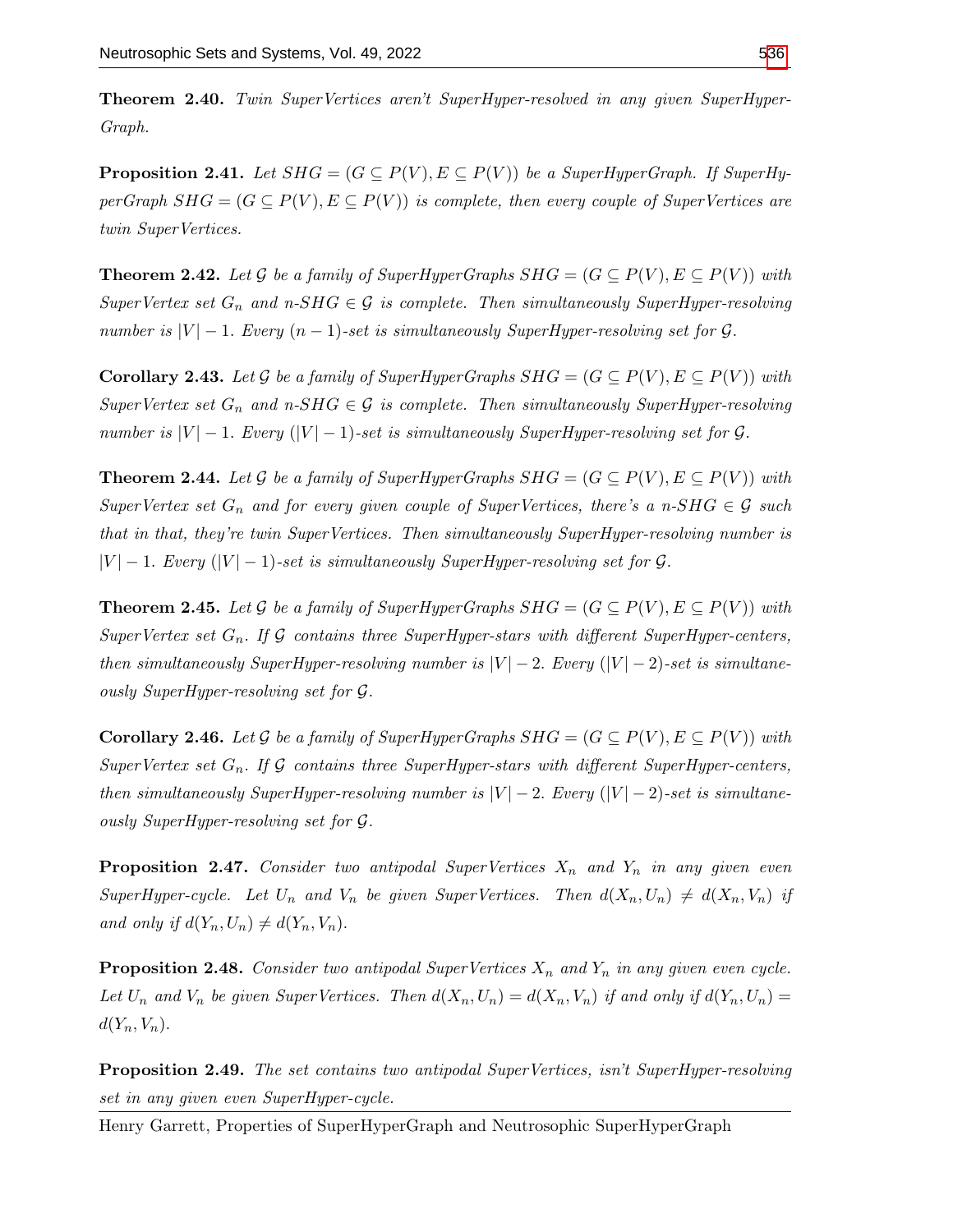**Proposition 2.50.** Consider two antipodal SuperVertices  $X_n$  and  $Y_n$  in any given even SuperHyper-cycle.  $X_n$  SuperHyper-resolves a given couple of SuperVertices,  $Z_n$  and  $Z'_n$ , if and only if  $Y_n$  does.

Proposition 2.51. There are two antipodal SuperVertices aren't SuperHyper-resolved by other two antipodal SuperVertices in any given even SuperHyper-cycle.

Proposition 2.52. For any two antipodal SuperVertices in any given even SuperHyper-cycle, there are only two antipodal SuperVertices don't SuperHyper-resolve them.

**Proposition 2.53.** In any given even SuperHyper-cycle, for any SuperVertex, there's only one SuperVertex such that they're antipodal SuperVertices.

**Proposition 2.54.** Let SuperHyperGraphs SHG =  $(G \subseteq P(V), E \subseteq P(V))$  be an even SuperHyper-cycle. Then every couple of SuperVertices are SuperHyper-resolving set if and only if they aren't antipodal SuperVertices.

Corollary 2.55. Let SuperHyperGraphs  $SHG = (G \subseteq P(V), E \subseteq P(V))$  be an even SuperHyper-cycle. Then SuperHyper-resolving number is two.

Corollary 2.56. Let SuperHyperGraphs  $SHG = (G \subseteq P(V), E \subseteq P(V))$  be an even SuperHyper-cycle. Then SuperHyper-resolving set contains couple of SuperVertices such that they aren't antipodal SuperVertices.

**Corollary 2.57.** Let G be a family SuperHyperGraphs  $SHG = (G \subseteq P(V), E \subseteq P(V))$  be an odd SuperHyper-cycle with common SuperVertex set  $G_n$ . Then simultaneously SuperHyperresolving set contains couple of SuperVertices such that they aren't antipodal SuperVertices and SuperHyper-resolving number is two.

**Proposition 2.58.** In any given SuperHyperGraph  $SHG = (G \subseteq P(V), E \subseteq P(V))$  which is odd SuperHyper-cycle, for any SuperVertex, there's no SuperVertex such that they're antipodal SuperVertices.

**Proposition 2.59.** Let SuperHyperGraph SHG =  $(G \subseteq P(V), E \subseteq P(V))$  be an odd SuperHyper-cycle. Then every couple of SuperVertices are SuperHyper-resolving set.

**Proposition 2.60.** Let SuperHyperGraph  $SHG = (G \subseteq P(V), E \subseteq P(V))$  be an odd cycle. Then SuperHyper-resolving number is two.

**Corollary 2.61.** Let SuperHyperGraph  $SHG = (G \subseteq P(V), E \subseteq P(V))$  be an odd cycle. Then SuperHyper-resolving set contains couple of SuperVertices.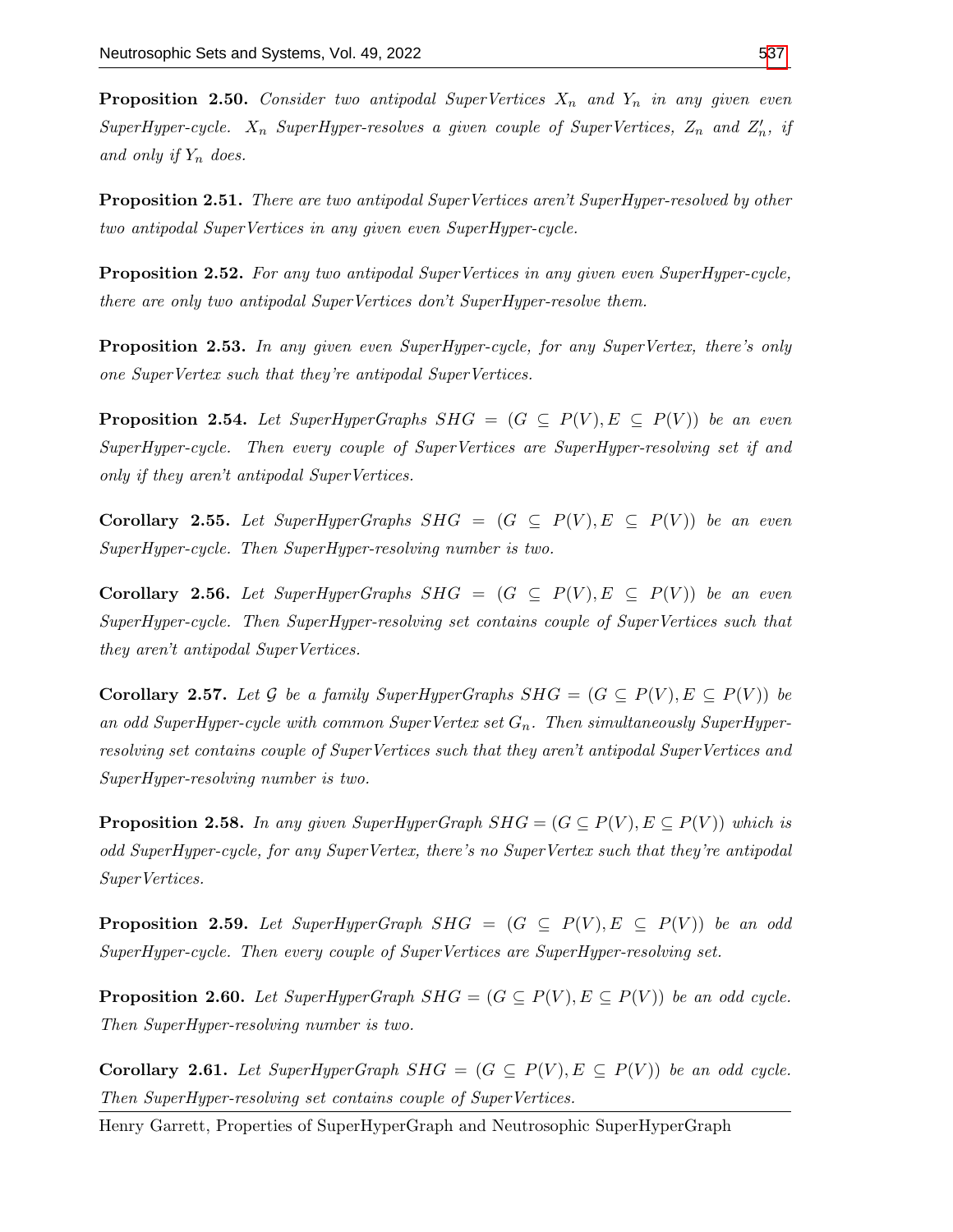**Corollary 2.62.** Let G be a family of SuperHyperGraphs  $SHG = (G \subseteq P(V), E \subseteq P(V))$ which are odd SuperHyper-cycles with common SuperVertex set  $G_n$ . Then simultaneously SuperHyper-resolving set contains couple of SuperVertices and SuperHyper-resolving number is two.

**Proposition 2.63.** Let SuperHyperGraph  $SHG = (G \subseteq P(V), E \subseteq P(V))$  be a SuperHyperpath. Then every SuperHyper-leaf forms SuperHyper-resolving set.

**Proposition 2.64.** Let SuperHyperGraph  $SHG = (G \subseteq P(V), E \subseteq P(V))$  be a SuperHyperpath. Then a set including every couple of SuperVertices is SuperHyper-resolving set.

**Proposition 2.65.** Let SuperHyperGraph  $SHG = (G \subseteq P(V), E \subseteq P(V))$  be a SuperHyperpath. Then an 1-set contains leaf is SuperHyper-resolving set and SuperHyper-resolving number is one.

**Corollary 2.66.** Let G be a family of SuperHyperGraphs  $SHG = (G \subseteq P(V), E \subseteq P(V))$  are SuperHyper-paths with common SuperVertex set  $G_n$  such that they've a common SuperHyperleaf. Then simultaneously SuperHyper-resolving number is 1, 1-set contains common leaf, is simultaneously SuperHyper-resolving set for G.

**Proposition 2.67.** Let G be a family of SuperHyperGraphs  $SHG = (G \subseteq P(V), E \subseteq P(V))$ are SuperHyper-paths with common SuperVertex set  $G_n$  such that for every SuperHyper-leaf  $L_n$ from n-SHG, there's another n-SHG  $\in \mathcal{G}$  such that  $L_n$  isn't SuperHyper-leaf. Then an 2-set contains every couple of SuperVertices, is SuperHyper-resolving set. An 2-set contains every couple of SuperVertices, is optimal-SuperHyper-resolving set. Optimal-SuperHyper-resolving number is two.

**Corollary 2.68.** Let G be a family of SuperHyperGraphs  $SHG = (G \subseteq P(V), E \subseteq P(V))$  are SuperHyper-paths with common SuperVertex set  $G_n$  such that they've no common SuperHyperleaf. Then an 2-set is simultaneously optimal-SuperHyper-resolving set and simultaneously optimal-SuperHyper-resolving number is 2.

**Proposition 2.69.** Let SuperHyperGraph  $SHG = (G \subseteq P(V), E \subseteq P(V))$  be a SuperHyper-tpartite. Then every set excluding couple of SuperVertices in different parts whose cardinalities of them are strictly greater than one, is optimal-SuperHyper-resolving set.

**Corollary 2.70.** Let SuperHyperGraph  $SHG = (G \subseteq P(V), E \subseteq P(V))$  be a SuperHyper-tpartite. Let  $|V| \geq 3$ . Then every  $(|V| - 2)$ -set excludes two SuperVertices from different parts whose cardinalities of them are strictly greater than one, is optimal-SuperHyper-resolving set and optimal-SuperHyper-resolving number is  $|V| - 2$ .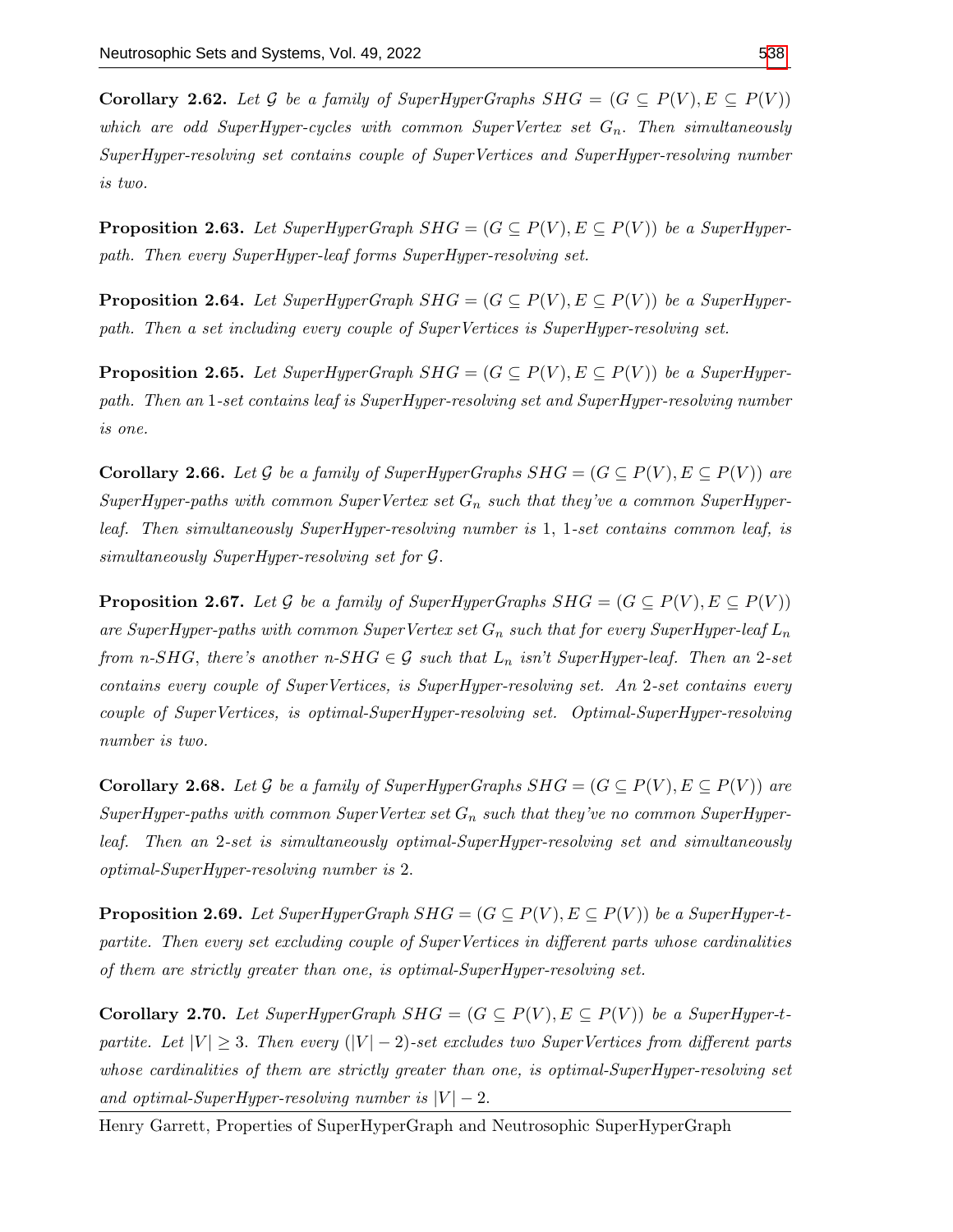**Corollary 2.71.** Let SuperHyperGraph  $SHG = (G \subseteq P(V), E \subseteq P(V))$  be a SuperHyperbipartite. Let  $|V| \geq 3$ . Then every  $(|V| - 2)$ -set excludes two SuperVertices from different parts, is optimal-SuperHyper-resolving set and optimal-SuperHyper-resolving number is  $|V| - 2$ .

**Corollary 2.72.** Let SuperHyperGraph  $SHG = (G \subseteq P(V), E \subseteq P(V))$  be a SuperHyperstar. Then every  $(|V| - 2)$ -set excludes SuperHyper-center and a given SuperVertex, is optimal-SuperHyper-resolving set and optimal-SuperHyper-resolving number is  $(|V| - 2)$ .

**Corollary 2.73.** Let SuperHyperGraph  $SHG = (G \subseteq P(V), E \subseteq P(V))$  be a SuperHyperwheel. Let  $|V| \geq 3$ . Then every  $(|V| - 2)$ -set excludes SuperHyper-center and a given SuperVertex, is optimal-SuperHyper-resolving set and optimal-SuperHyper-resolving number is  $|V| - 2.$ 

Corollary 2.74. Let G be a family of SuperHyperGraphs  $SHG = (G \subseteq P(V), E \subseteq P(V))$ which are SuperHyper-t-partite with common SuperVertex set  $G_n$ . Let  $|V| \geq 3$ . Then simultaneously optimal-SuperHyper-resolving number is  $|V| - 2$  and every  $(|V| - 2)$ -set excludes two SuperVertices from different parts, is simultaneously optimal-SuperHyper-resolving set for G.

**Corollary 2.75.** Let G be a family of SuperHyperGraphs  $SHG = (G \subseteq P(V), E \subseteq P(V))$ which are SuperHyper-bipartite with common SuperVertex set  $G_n$ . Let  $|V| \geq 3$ . Then simultaneously optimal-SuperHyper-resolving number is  $|V| - 2$  and every  $(|V| - 2)$ -set excludes two SuperVertices from different parts, is simultaneously optimal-SuperHyper-resolving set for G.

**Corollary 2.76.** Let G be a family of SuperHyperGraphs  $SHG = (G \subseteq P(V), E \subseteq P(V))$ which are SuperHyper-star with common SuperVertex set  $G_n$ . Let  $|V| \geq 3$ . Then simultaneously optimal-SuperHyper-resolving number is  $|V| - 2$  and every  $(|V| - 2)$ -set excludes SuperHypercenter and a given SuperVertex, is simultaneously optimal-SuperHyper-resolving set for G.

**Corollary 2.77.** Let G be a family of SuperHyperGraphs  $SHG = (G \subseteq P(V), E \subseteq P(V))$ which are SuperHyper-wheel with common SuperVertex set  $G_n$ . Let  $|V| \geq 3$ . Then simultaneously optimal-SuperHyper-resolving number is  $|V| - 2$  and every  $(|V| - 2)$ -set excludes SuperHyper-center and a given SuperVertex, is simultaneously optimal-SuperHyper-resolving set for G.

**Proposition 2.78.** Let SuperHyperGraphs  $SHG = (G \subseteq P(V), E \subseteq P(V))$  be a SuperHypercomplete. Then optimal-SuperHyper-coloring number is  $|V|$ .

**Proposition 2.79.** Let SuperHyperGraphs  $SHG = (G \subseteq P(V), E \subseteq P(V))$  be a SuperHyperpath. Then optimal-SuperHyper-coloring number is two.

**Proposition 2.80.** Let SuperHyperGraphs SHG =  $(G \subseteq P(V), E \subseteq P(V))$  be an even SuperHyper-cycle. Then optimal-SuperHyper-coloring number is two.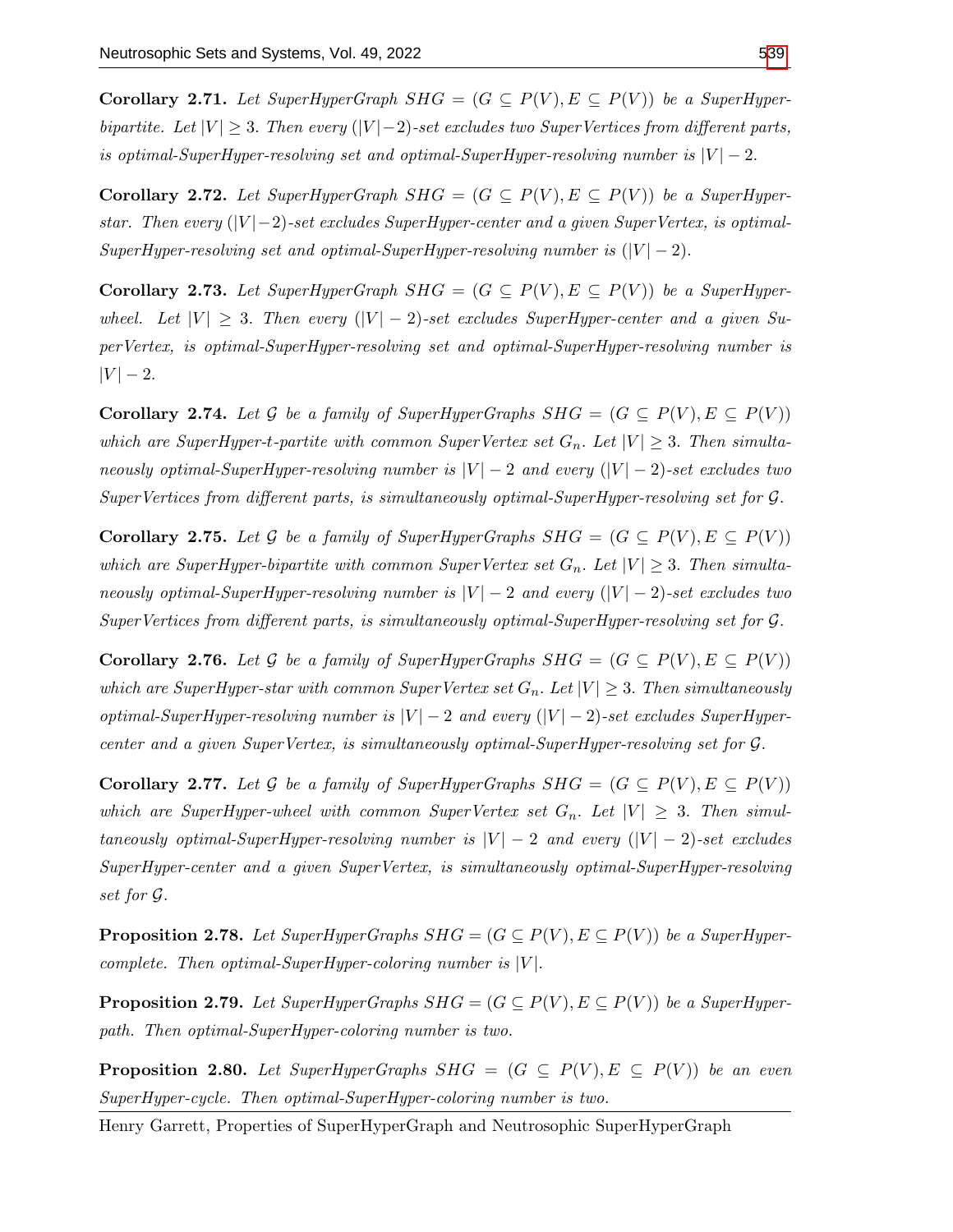**Proposition 2.81.** Let SuperHyperGraphs SHG =  $(G \subseteq P(V), E \subseteq P(V))$  be an odd SuperHyper-cycle. Then optimal-SuperHyper-coloring number is three.

**Proposition 2.82.** Let SuperHyperGraphs  $SHG = (G \subseteq P(V), E \subseteq P(V))$  be a SuperHyperstar. Then optimal-SuperHyper-coloring number is two.

**Proposition 2.83.** Let SuperHyperGraphs  $SHG = (G \subseteq P(V), E \subseteq P(V))$  be a SuperHyperwheel such that it has even SuperHyper-cycle. Then optimal-SuperHyper-coloring number is Three.

**Proposition 2.84.** Let SuperHyperGraph  $SHG = (G \subseteq P(V), E \subseteq P(V))$  be a SuperHyperwheel such that it has odd SuperHyper-cycle. Then optimal-SuperHyper-coloring number is four.

**Proposition 2.85.** Let SuperHyperGraph  $SHG = (G \subseteq P(V), E \subseteq P(V))$  be a SuperHypercomplete and SuperHyper-bipartite. Then optimal-SuperHyper-coloring number is two.

**Proposition 2.86.** Let SuperHyperGraph  $SHG = (G \subseteq P(V), E \subseteq P(V))$  be a SuperHypercomplete and SuperHyper-t-partite. Then optimal-SuperHyper-coloring number is t.

**Proposition 2.87.** Let  $SHG = (G \subseteq P(V), E \subseteq P(V))$  be SuperHyperGraph. Then optimal-SuperHyper-coloring number is 1 if and only if  $SHG = (G \subseteq P(V), E \subseteq P(V))$  is SuperHyperempty.

**Proposition 2.88.** Let  $SHG = (G \subseteq P(V), E \subseteq P(V))$  be SuperHyperGraph. Then optimal-SuperHyper-coloring number is 2 if and only if  $SHG = (G \subseteq P(V), E \subseteq P(V))$  is both SuperHyper-complete and SuperHyper-bipartite.

**Proposition 2.89.** Let  $SHG = (G \subseteq P(V), E \subseteq P(V))$  be SuperHyperGraph. Then optimal-SuperHyper-coloring number is |V| if and only if  $SHG = (G \subseteq P(V), E \subseteq P(V))$ is SuperHyper-complete.

**Proposition 2.90.** Let  $SHG = (G \subseteq P(V), E \subseteq P(V))$  be SuperHyperGraph. Then optimal-SuperHyper-coloring number is obtained from the number of SuperVertices which is  $|G_n|$  and optimal-SuperHyper-coloring number is at most  $|V|$ .

**Proposition 2.91.** Let  $SHG = (G \subseteq P(V), E \subseteq P(V))$  be SuperHyperGraph. Then optimal-SuperHyper-coloring number is at most  $\Delta + 1$  and at least 2.

**Proposition 2.92.** Let  $SHG = (G \subseteq P(V), E \subseteq P(V))$  be SuperHyperGraph and SuperHyper-r-regular. Then optimal-SuperHyper-coloring number is at most  $r + 1$ .

Definition 2.93. (Eulerian(Hamiltonian) Neutrosophic Path). Let  $SHG = (G \subseteq P(V), E \subseteq P(V))$  be a neutrosophic SuperHyperGraph. Then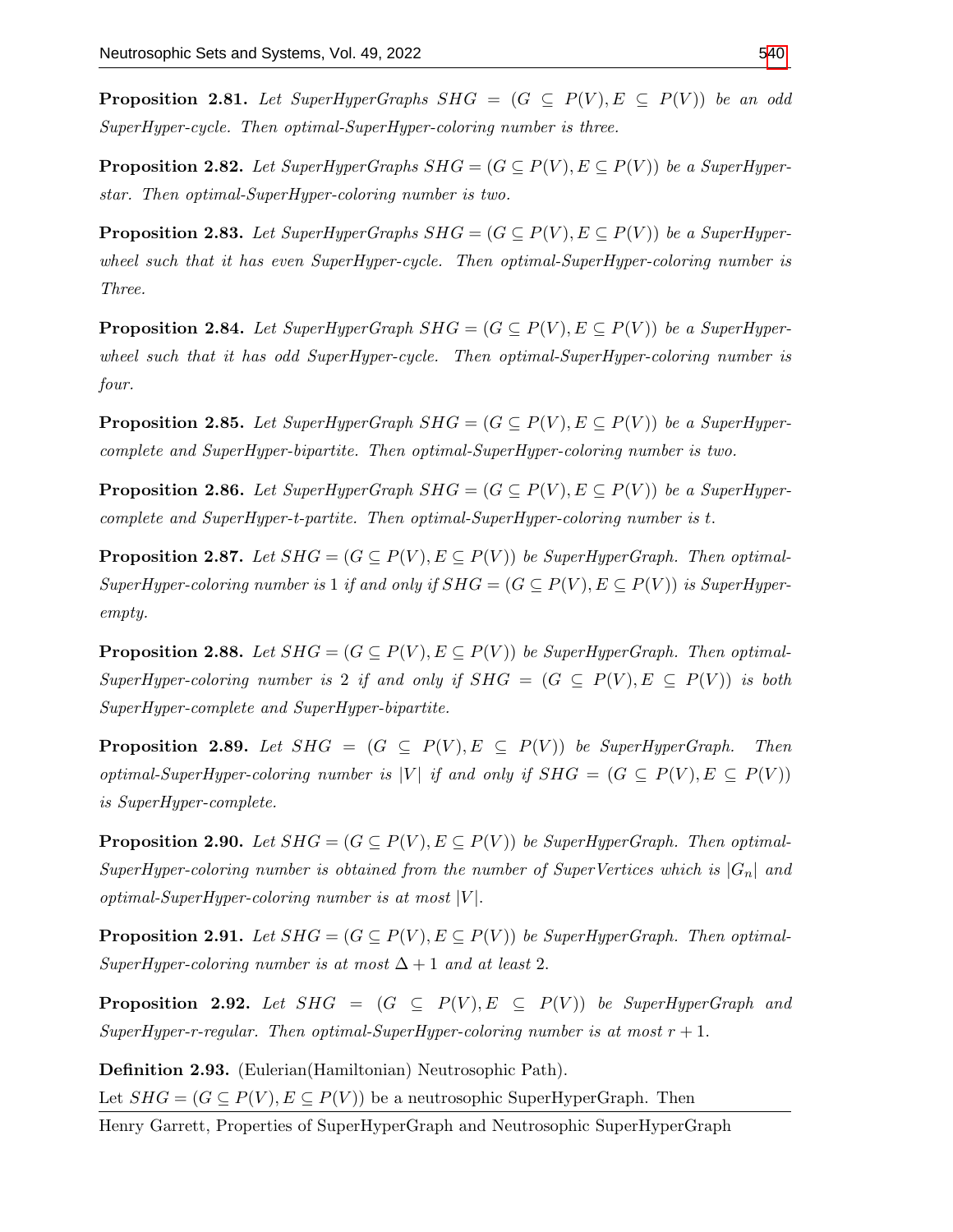- (i) Eulerian(Hamiltonian) neutrosophic path  $\mathcal{M}_e(SHG)(\mathcal{M}_h(SHG))$  for a neutrosophic SuperHyperGraph  $SHG = (G \subseteq P(V), E \subseteq P(V))$  is a sequence of consecutive edges(vertices)  $x_1, x_2, \cdots, x_{\mathcal{S}(SHG)}(x_1, x_2, \cdots, x_{\mathcal{O}(SHG)})$  which is neutrosophic path;
- (ii) n-Eulerian(Hamiltonian) neutrosophic path  $\mathcal{N}_e(SHG)(\mathcal{N}_h(SHG))$  for a neutrosophic SuperHyperGraph  $SHG = (G \subseteq P(V), E \subseteq P(V))$  is the number of sequences of consecutive edges(vertices)  $x_1, x_2, \cdots, x_{S(SHG)}(x_1, x_2, \cdots, x_{S(SHG)})$  which is neutrosophic path.

**Proposition 2.94.** Let  $SHG = (G \subseteq P(V), E \subseteq P(V))$  be a complete-neutrosophic Super-HyperGraph with two weakest edges. Then

 $\mathcal{M}_e(CMT_{\sigma}):$  Not Existed;

 $\mathcal{M}_h(CMT_\sigma): v_{\tau(1)}, v_{\tau(2)}, \cdots, v_{\tau(\mathcal{O}(CMT_\sigma)-1)}, v_{\tau(\mathcal{O}(CMT_\sigma))})$ 

where  $\tau$  is a permutation on  $\mathcal{O}(CMT_{\sigma}).$ 

 $\mathcal{N}_e(CMT_{\sigma})=0;$  $\mathcal{N}_h(CMT_{\sigma}) = \mathcal{O}(CMT_{\sigma})!$ .

**Proposition 2.95.** Let  $SHG = (G \subseteq P(V), E \subseteq P(V))$  be a path-neutrosophic SuperHyper-Graph. Then

$$
\mathcal{M}_e(PTH): v_1, v_2, \cdots, v_{\mathcal{S}(PTH)};
$$
  

$$
\mathcal{M}_h(PTH): v_1, v_2, \cdots, v_{\mathcal{O}(PTH)}.
$$
  

$$
\mathcal{N}_e(PTH) = 1;
$$
  

$$
\mathcal{N}_h(PTH) = 1.
$$

**Proposition 2.96.** Let  $SHG = (G \subseteq P(V), E \subseteq P(V))$  be a cycle-neutrosophic SuperHyper-Graph where  $\mathcal{O}(CYC) \geq 3$ . Then

$$
{\mathcal M}_e(CYC): Not\; Existed;
$$

$$
\mathcal{M}_h(CYC): x_i, x_{i+1}, \cdots, x_{\mathcal{O}(CYC)-1}, x_{\mathcal{O}(CYC)}, \cdots, x_{i-1}.
$$

 $\mathcal{N}_e(CYC) = 0;$ 

 $\mathcal{N}_h(CYC) = \mathcal{O}(CYC).$ 

Henry Garrett, Properties of SuperHyperGraph and Neutrosophic SuperHyperGraph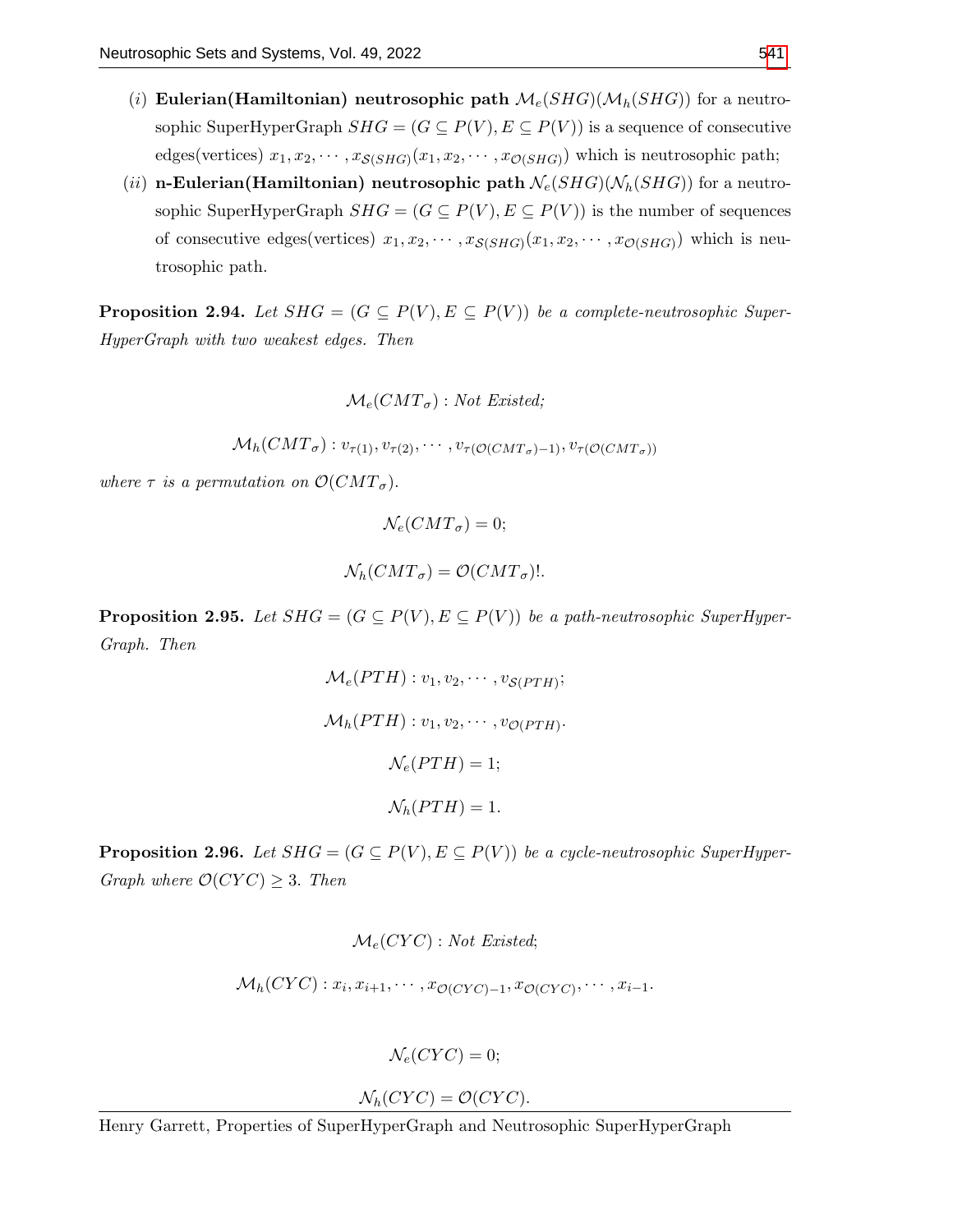**Proposition 2.97.** Let  $SHG = (G \subseteq P(V), E \subseteq P(V))$  be a star-neutrosophic SuperHyper-

Graph with center c. Then

$$
\mathcal{M}_e(STR_{1,\sigma_2}) : v_1, v_2
$$
\n
$$
\mathcal{M}_h(STR_{1,\sigma_2}) : v_1, c, v_2
$$
\nwhere  $\mathcal{O}(STR_{1,\sigma_2}) \leq 2$ ;\n
$$
\mathcal{M}_e(STR_{1,\sigma_2}) : Not\;Existed
$$
\n
$$
\mathcal{M}_h(STR_{1,\sigma_2}) : Not\;Existed
$$
\nwhere  $\mathcal{O}(STR_{1,\sigma_2}) \geq 3$ .  
\n
$$
\mathcal{N}_e(STR_{1,\sigma_2}) = 2
$$

where  $\mathcal{O}(STR_{1,\sigma_2}) \leq 2;$ 

$$
\mathcal{N}_e(STR_{1,\sigma_2}) = 0
$$
  

$$
\mathcal{N}_h(STR_{1,\sigma_2}) = 0
$$

 $\mathcal{N}_h(STR_{1,\sigma_2})=3$ 

where  $\mathcal{O}(STR_{1,\sigma_2}) \geq 3$ .

**Proposition 2.98.** Let  $SHG = (G \subseteq P(V), E \subseteq P(V))$  be a complete-bipartite-neutrosophic SuperHyperGraph. Then

$$
\mathcal{M}_e(CMC_{\sigma_1,\sigma_2}): Not\ Existed
$$

 $\mathcal{M}_h(CMC_{\sigma_1,\sigma_2}): v_1,v_2,\cdots,v_{\mathcal{O}(CMC_{\sigma_1,\sigma_2})-1},v_{\mathcal{O}(CMC_{\sigma_1,\sigma_2})}$ 

where  $\mathcal{O}(CMC_{\sigma_1,\sigma_2}) \geq 3$ ,  $|V_1| = |V_2|$ ,  $v_{2i+1} \in V_1$ ,  $v_{2i} \in V_2$ ;

$$
\mathcal{M}_e(CMC_{\sigma_1,\sigma_2}): v_1v_2
$$
  

$$
\mathcal{M}_h(CMC_{\sigma_1,\sigma_2}): v_1, v_2
$$

where  $\mathcal{O}(CMC_{\sigma_1,\sigma_2}) = 2;$ 

$$
\mathcal{M}_e(CMC_{\sigma_1,\sigma_2}) : -
$$

$$
\mathcal{M}_h(CMC_{\sigma_1,\sigma_2}) : v_1
$$

where  $\mathcal{O}(CMC_{\sigma_1,\sigma_2}) = 1$ .

$$
\mathcal{N}_e(CMC_{\sigma_1,\sigma_2}) = 0
$$
  

$$
\mathcal{N}_h(CMC_{\sigma_1,\sigma_2}) = c
$$

where  $\mathcal{O}(CMC_{\sigma_1,\sigma_2}) \geq 3$ ,  $|V_1| = |V_2|$ ,  $v_{2i+1} \in V_1$ ,  $v_{2i} \in V_2$ ;

$$
\mathcal{N}_e(CMC_{\sigma_1,\sigma_2}) = 2
$$
  

$$
\mathcal{N}_h(CMC_{\sigma_1,\sigma_2}) = 2
$$

where  $\mathcal{O}(CMC_{\sigma_1,\sigma_2}) = 2;$ 

 $\mathcal{N}_{e}(CMC_{\sigma_{1},\sigma_{2}}) = -$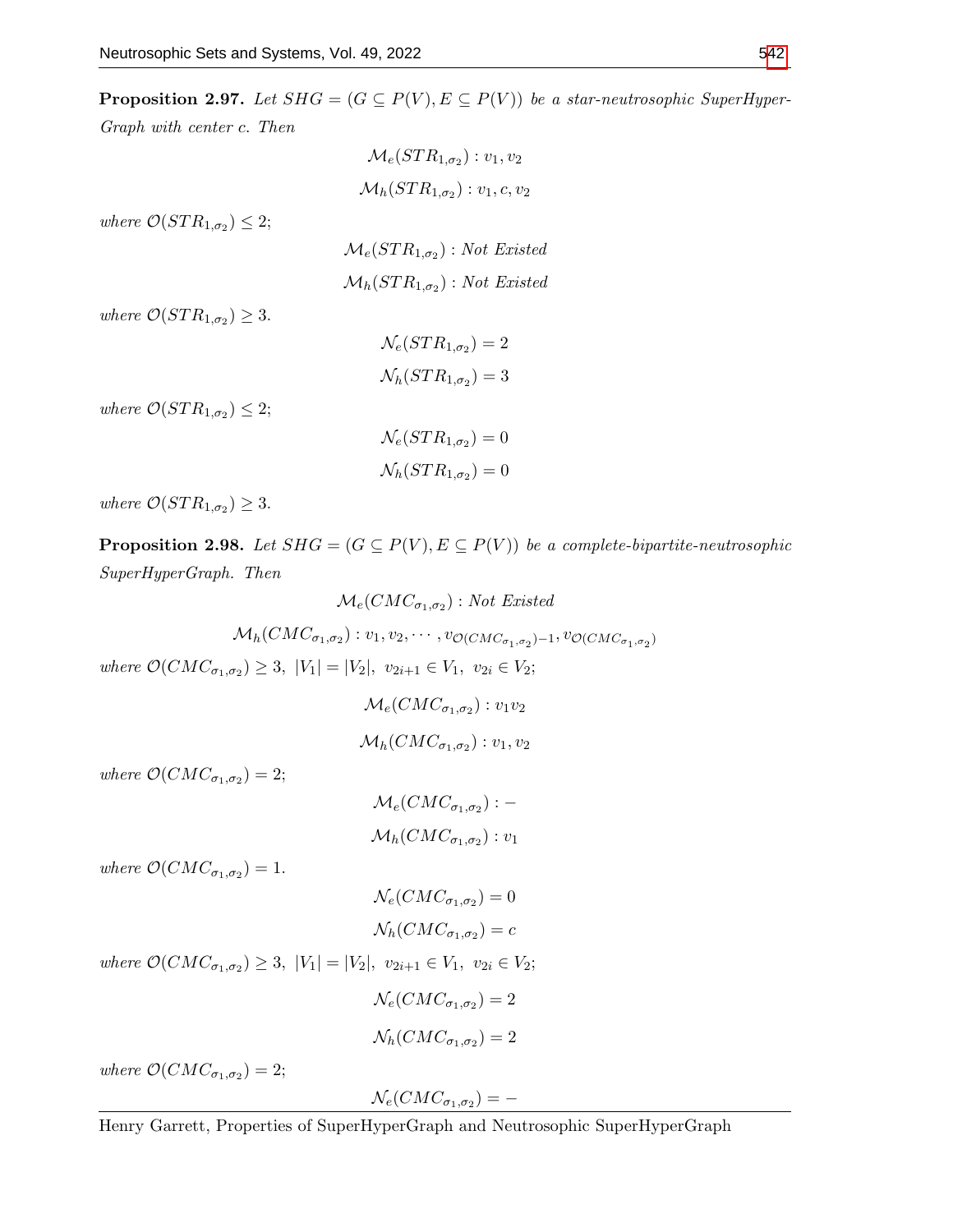$$
\mathcal{N}_h(CMC_{\sigma_1,\sigma_2})=1
$$

where  $\mathcal{O}(CMC_{\sigma_1,\sigma_2}) = 1$ .

**Proposition 2.99.** Let  $SHG = (G \subseteq P(V), E \subseteq P(V))$  be a complete-t-partite-neutrosophic SuperHyperGraph. Then

$$
\mathcal{M}_e(CMC_{\sigma_1,\sigma_2,\cdots,\sigma_t}): Not\ Existed
$$

$$
\mathcal{M}_h(CMC_{\sigma_1,\sigma_2,\cdots,\sigma_t}): v_1, v_2, \cdots, v_{\mathcal{O}(CMC_{\sigma_1,\sigma_2,\cdots,\sigma_t})-1}, v_{\mathcal{O}(CMC_{\sigma_1,\sigma_2,\cdots,\sigma_t})}
$$

$$
where\ \mathcal{O}(CMC_{\sigma_1,\sigma_2,\cdots,\sigma_t}) \geq 3, \ |V_i| = |V_j|, \ v_{2i+1} \in V_i, \ v_{2i} \in V_j;
$$

 $\mathcal{M}_{e}(CMC_{\sigma_{1},\sigma_{2},\cdots,\sigma_{t}}):v_{1}v_{2}$  $\mathcal{M}_h(CMC_{\sigma_1,\sigma_2,\cdots,\sigma_t}): v_1,v_2$ 

where  $\mathcal{O}(CMC_{\sigma_1,\sigma_2,\cdots,\sigma_t})=2;$ 

 ${\cal M}_e (CMC_{\sigma_1,\sigma_2,\cdots,\sigma_t}) : \mathcal{M}_h(CMC_{\sigma_1,\sigma_2,\cdots,\sigma_t}):v_1$ 

where  $\mathcal{O}(CMC_{\sigma_1,\sigma_2,\cdots,\sigma_t})=1.$ 

$$
\mathcal{N}_e(CMC_{\sigma_1, \sigma_2, \cdots, \sigma_t}) = 0
$$
  

$$
\mathcal{N}_h(CMC_{\sigma_1, \sigma_2, \cdots, \sigma_t}) = c
$$

where  $\mathcal{O}(CMC_{\sigma_1, \sigma_2, \cdots, \sigma_t}) \geq 3$ ,  $|V_i| = |V_j|$ ,  $v_{2i+1} \in V_i$ ,  $v_{2i} \in V_j$ ;

$$
\mathcal{N}_e(CMC_{\sigma_1,\sigma_2,\cdots,\sigma_t})=2
$$

$$
\mathcal{N}_h(CMC_{\sigma_1,\sigma_2,\cdots,\sigma_t})=2
$$

where  $\mathcal{O}(CMC_{\sigma_1,\sigma_2,\cdots,\sigma_t})=2;$ 

$$
\mathcal{N}_e(CMC_{\sigma_1,\sigma_2,\cdots,\sigma_t}) = -
$$

$$
\mathcal{N}_h(CMC_{\sigma_1,\sigma_2,\cdots,\sigma_t}) = 1
$$

where  $\mathcal{O}(CMC_{\sigma_1,\sigma_2,\cdots,\sigma_t})=1.$ 

**Proposition 2.100.** Let  $SHG = (G \subseteq P(V), E \subseteq P(V))$  be a wheel-neutrosophic SuperHyperGraph. Then

$$
\mathcal{M}_h(WHL_{1,\sigma_2}): x_i, x_{i+1}, \cdots, x_{\mathcal{O}(WHL_{1,\sigma_2})-1}, x_{\mathcal{O}(WHL_{1,\sigma_2})}, x_{i-1}.
$$
  

$$
\mathcal{M}_e(WHL_{1,\sigma_2}): v_1, v_2, v_3
$$

where  $\mathcal{S}(WHL_{1,\sigma_2})=3$ .

$$
\mathcal{M}_h(WHL_{1,\sigma_2}): x_i, x_{i+1}, \cdots, x_{\mathcal{O}(WHL_{1,\sigma_2})-1}, x_{\mathcal{O}(WHL_{1,\sigma_2})}, x_{i-1}.
$$

$$
\mathcal{M}_e(WHL_{1,\sigma_2}): Not\; Existed
$$

where  $S(WHL_{1,\sigma_2}) > 3$ .

$$
\mathcal{N}_h(WHL_{1,\sigma_2})=\mathcal{O}(WHL_{1,\sigma_2});
$$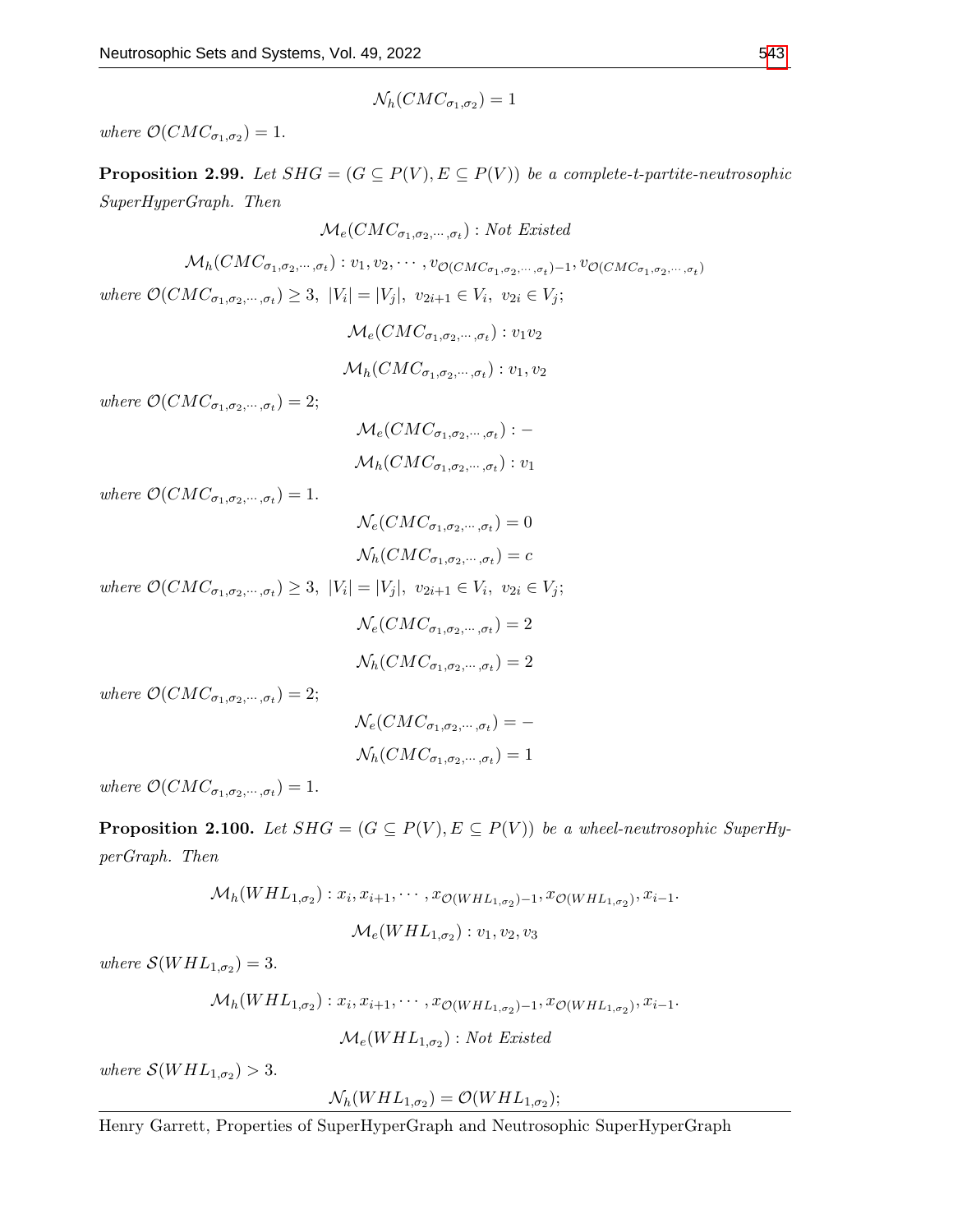where  $\mathcal{S}(WHL_{1,\sigma_2})=3$ .

$$
\mathcal{N}_h(WHL_{1,\sigma_2}) = \mathcal{O}(WHL_{1,\sigma_2});
$$
  

$$
\mathcal{N}_e(WHL_{1,\sigma_2}) = 0;
$$

where  $S(WHL_{1,\sigma_2}) > 3$ .

## 3. Neutrosophic SuperHyperGraph

## Definition 3.1. (Zero Forcing Number).

Let  $SHG = (G \subseteq P(V), E \subseteq P(V))$  be a neutrosophic SuperHyperGraph. Then

- (i) zero forcing number  $\mathcal{Z}(SHG)$  for a neutrosophic SuperHyperGraph  $SHG = (G \subseteq$  $P(V), E \subseteq P(V)$  is minimum cardinality of a set S of black vertices (whereas vertices in  $V(G) \setminus S$  are colored white) such that  $V(G)$  is turned black after finitely many applications of "the color-change rule": a white vertex is converted to a black vertex if it is the only white neighbor of a black vertex;
- (ii) zero forcing neutrosophic-number  $\mathcal{Z}_n(SHG)$  for a neutrosophic SuperHyper-Graph  $SHG = (G \subseteq P(V), E \subseteq P(V))$  is minimum neutrosophic cardinality of a set S of black vertices (whereas vertices in  $V(G) \backslash S$  are colored white) such that  $V(G)$ is turned black after finitely many applications of "the color-change rule": a white vertex is converted to a black vertex if it is the only white neighbor of a black vertex.

## Definition 3.2. (Independent Number).

Let  $SHG = (G \subseteq P(V), E \subseteq P(V))$  be a neutrosophic SuperHyperGraph. Then

- (i) **independent number**  $\mathcal{I}(SHG)$  for a neutrosophic SuperHyperGraph  $SHG = (G \subseteq$  $P(V), E \subseteq P(V)$  is maximum cardinality of a set S of vertices such that every two vertices of S aren't endpoints for an edge, simultaneously;
- (ii) independent neutrosophic-number  $\mathcal{I}_n(SHG)$  for a neutrosophic SuperHyper-Graph  $SHG = (G \subseteq P(V), E \subseteq P(V))$  is maximum neutrosophic cardinality of a set  $S$  of vertices such that every two vertices of  $S$  aren't endpoints for an edge, simultaneously.

## Definition 3.3. (Clique Number).

Let  $SHG = (G \subseteq P(V), E \subseteq P(V))$  be a neutrosophic SuperHyperGraph. Then

(i) clique number  $C(SHG)$  for a neutrosophic SuperHyperGraph  $SHG = (G \subseteq$  $P(V), E \subseteq P(V)$  is maximum cardinality of a set S of vertices such that every two vertices of  $S$  are endpoints for an edge, simultaneously;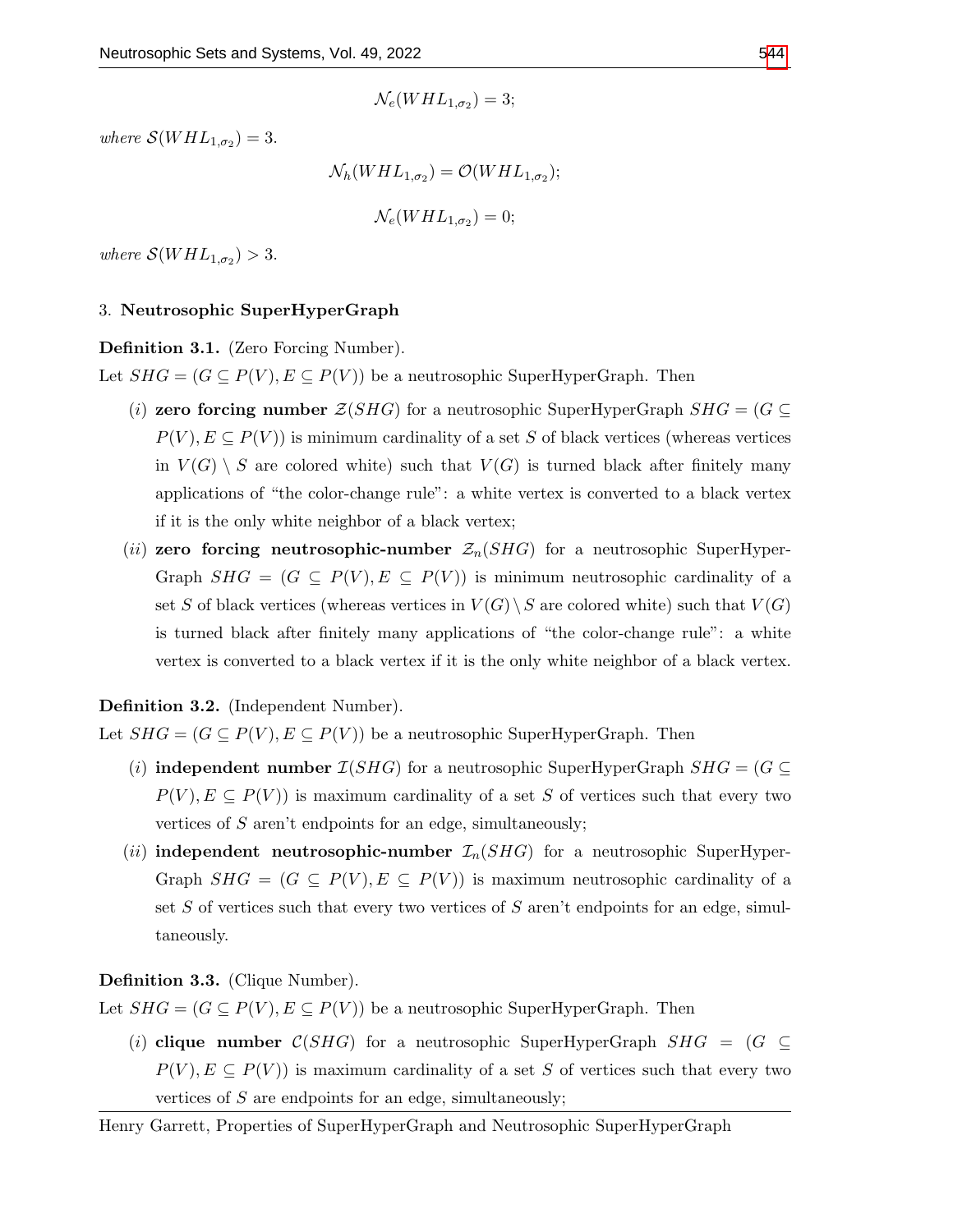(ii) clique neutrosophic-number  $C_n(SHG)$  for a neutrosophic SuperHyperGraph  $SHG = (G \subseteq P(V), E \subseteq P(V))$  is maximum neutrosophic cardinality of a set S of vertices such that every two vertices of S are endpoints for an edge, simultaneously.

## Definition 3.4. (Matching Number).

Let  $SHG = (G \subseteq P(V), E \subseteq P(V))$  be a neutrosophic SuperHyperGraph. Then

- (i) **matching number**  $\mathcal{M}(SHG)$  for a neutrosophic SuperHyperGraph  $SHG = (G \subseteq$  $P(V), E \subseteq P(V)$  is maximum cardinality of a set S of edges such that every two edges of  $S$  don't have any vertex in common;
- (ii) matching neutrosophic-number  $\mathcal{M}_n(SHG)$  for a neutrosophic SuperHyperGraph  $SHG = (G \subseteq P(V), E \subseteq P(V))$  is maximum neutrosophic cardinality of a set S of edges such that every two edges of S don't have any vertex in common.

Definition 3.5. (Girth and Neutrosophic Girth).

Let  $SHG = (G \subseteq P(V), E \subseteq P(V))$  be a neutrosophic SuperHyperGraph. Then

- (i) girth  $\mathcal{G}(SHG)$  for a neutrosophic SuperHyperGraph  $SHG = (G \subseteq P(V), E \subseteq P(V))$ is minimum crisp cardinality of vertices forming shortest cycle. If there isn't, then girth is  $\infty$ ;
- (ii) neutrosophic girth  $\mathcal{G}_n(SHG)$  for a neutrosophic SuperHyperGraph  $SHG = (G \subseteq$  $P(V), E \subseteq P(V)$  is minimum neutrosophic cardinality of vertices forming shortest cycle. If there isn't, then girth is  $\infty$ .

**Proposition 3.6.** Let  $SHG = (G \subseteq P(V), E \subseteq P(V))$  be a complete-neutrosophic SuperHyperGraph. Then

(1)

 $\mathcal{Z}(CMT_{\sigma}) = \mathcal{O}(CMT_{\sigma}) - 1.$ 

(2)

$$
\mathcal{I}(SHG) = 1.
$$

(3)

$$
\mathcal{C}(SHG) = \mathcal{O}(SHG).
$$

(4)

$$
\mathcal{M}(SHG) = \lfloor \frac{n}{2} \rfloor.
$$

(5)

$$
\mathcal{G}(SHG) = 3.
$$

**Proposition 3.7.** Let  $SHG = (G \subseteq P(V), E \subseteq P(V))$  be a path-neutrosophic SuperHyper-Graph. Then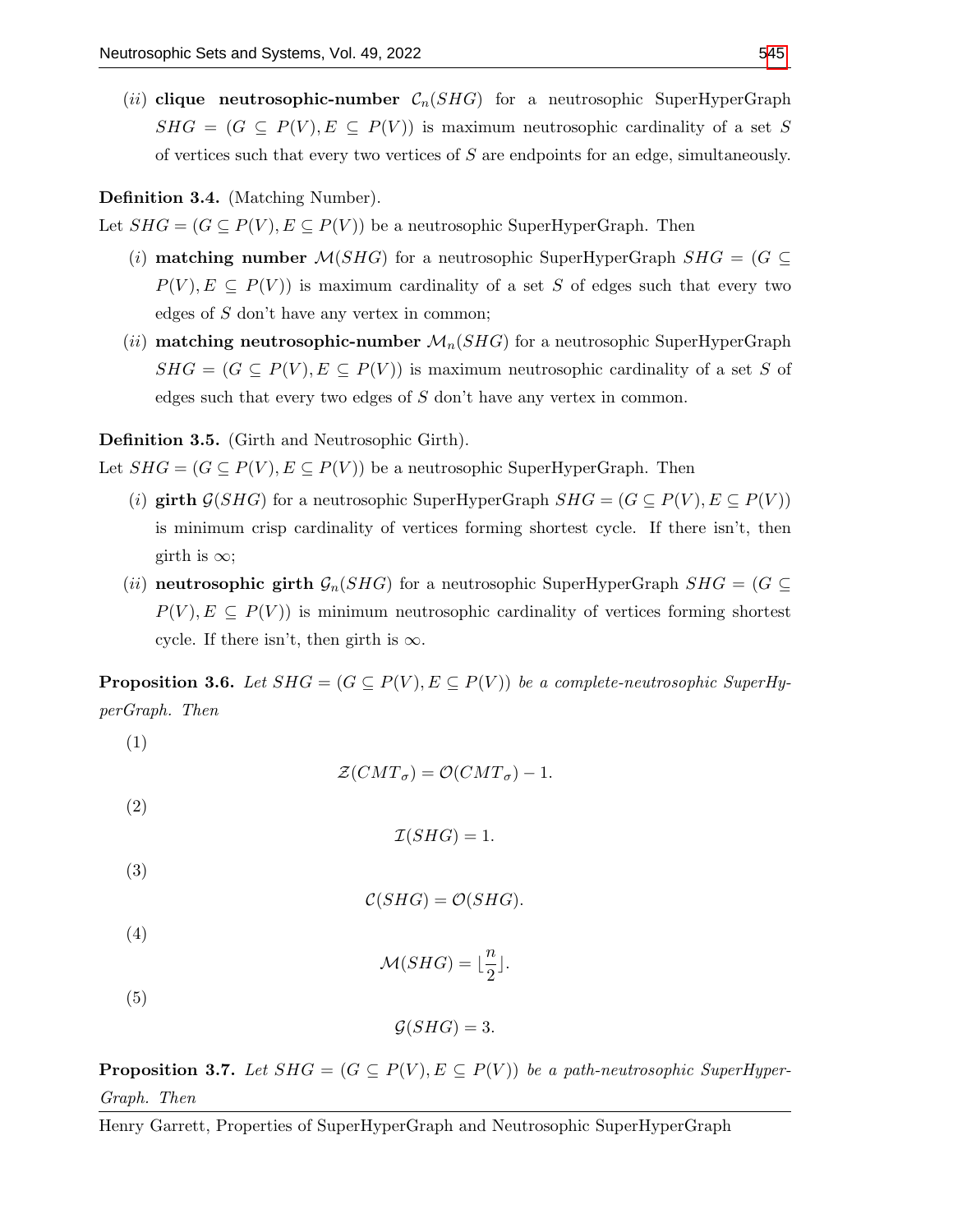(1)

$$
\mathcal{Z}(PTH_n)=1.
$$

(2)

 $\mathcal{I}(SHG) = \lceil \frac{\mathcal{O}(SHG)}{\Omega} \rceil$  $\frac{110}{2}$ .

(3)

 $C(SHG) = 2.$ 

(4)

 $\mathcal{M}(SHG) = \lfloor \frac{n}{2} \rfloor$  $\frac{1}{2}$ .

(5)

 $\mathcal{G}(SHG) = \infty$ .

**Proposition 3.8.** Let  $SHG = (G \subseteq P(V), E \subseteq P(V))$  be a cycle-neutrosophic SuperHyper-Graph where  $\mathcal{O}(CYC) \geq 3$ . Then

(1)

(2)

$$
\mathcal{I}(SHG) = \lfloor \frac{\mathcal{O}(SHG)}{2} \rfloor.
$$

 $\mathcal{Z}(CYC_n) = 2.$ 

(3)

 $C(SHG) = 2.$ 

(4)

 $\mathcal{M}(SHG) = \lfloor \frac{n}{2} \rfloor$  $\frac{n}{2}$ .

(5)

$$
\mathcal{G}(SHG) = \mathcal{O}(SHG).
$$

**Proposition 3.9.** Let  $SHG = (G \subseteq P(V), E \subseteq P(V))$  be a star-neutrosophic SuperHyper-Graph with center c. Then

(1)

$$
\mathcal{Z}(STR_{1,\sigma_2}) = \mathcal{O}(STR_{1,\sigma_2}) - 2.
$$

(2)

$$
\mathcal{I}(SHG) = \mathcal{O}(SHG) - 1.
$$

(3)

$$
\mathcal{C}(SHG) = 2.
$$

(4)

 $\mathcal{M}(SHG) = 1.$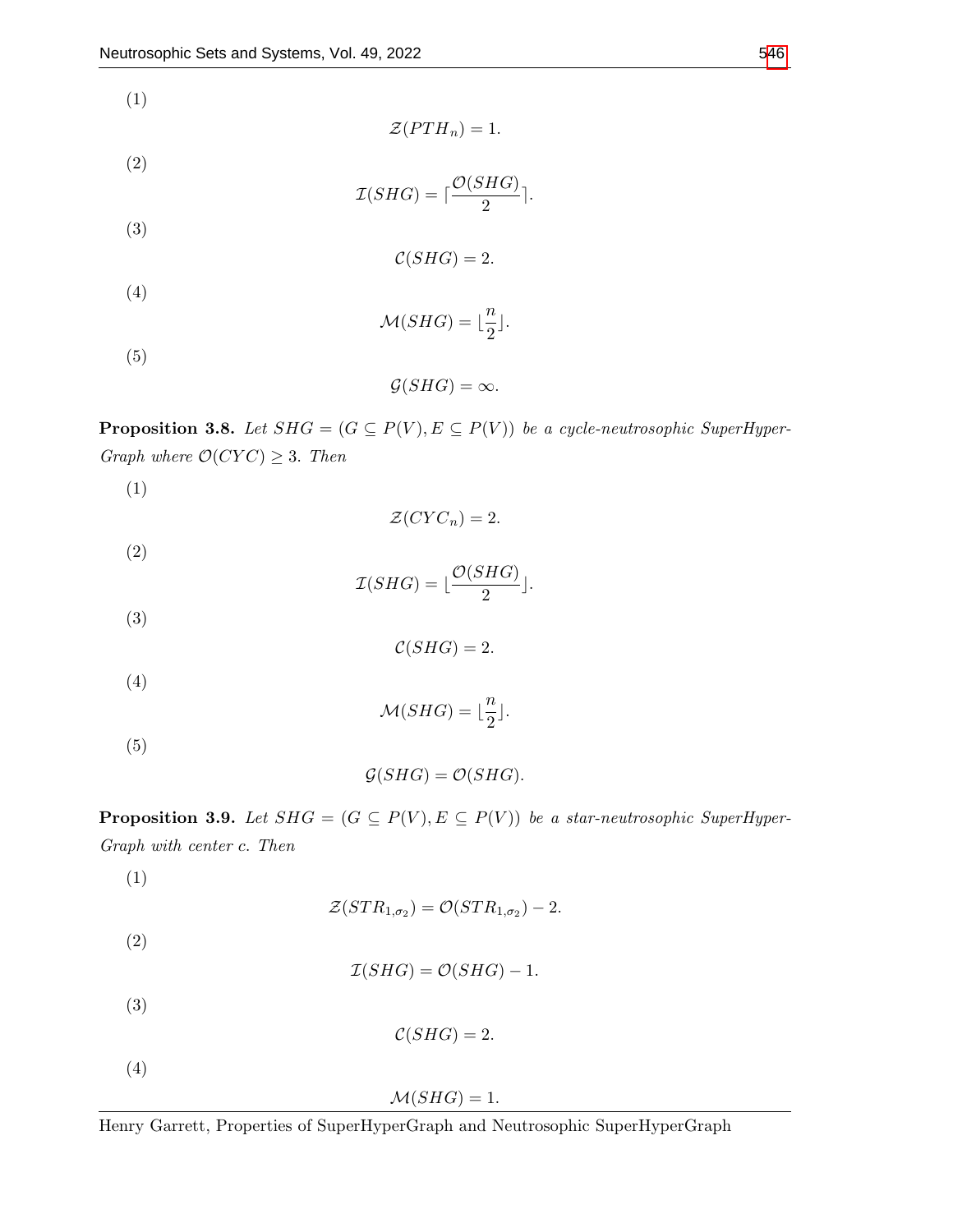(5)

 $\mathcal{G}(SHG) = \infty$ .

**Proposition 3.10.** Let  $SHG = (G \subseteq P(V), E \subseteq P(V))$  be a complete-bipartite-neutrosophic SuperHyperGraph. Then

(1)

 $\mathcal{Z}(CMT_{\sigma_1,\sigma_2})=\mathcal{O}(CMT_{\sigma_1,\sigma_2})-2.$ 

(2)

 $\mathcal{I}(SHG) = \max\{|V_1|, |V_2|\}.$ 

(3)

 $C(SHG) = 2.$ 

(4)

 $\mathcal{M}(SHG) = \min\{|V_1|, |V_2|\}.$ 

(5)

 $\mathcal{G}(SHG) = 4$ 

where  $\mathcal{O}(SHG) \geq 4$ . And

 $\mathcal{G}(SHG) = \infty$ 

where  $\mathcal{O}(SHG) \leq 3$ .

**Proposition 3.11.** Let  $SHG = (G \subseteq P(V), E \subseteq P(V))$  be a complete-t-partite-neutrosophic SuperHyperGraph. Then

(1)

 $\mathcal{Z}(CMT_{\sigma_1,\sigma_2,\cdots,\sigma_t})=\mathcal{O}(CMT_{\sigma_1,\sigma_2,\cdots,\sigma_t})-1.$ 

(2)

 $\mathcal{I}(SHG) = \max\{|V_1|, |V_2|, \cdots, |V_t|\}.$ 

(3)

 $C(SHG) = t.$ 

(4)

 $\mathcal{M}(SHG) = \min |V_i|_{i=1}^t$ .

(5)

 $\mathcal{G}(SHG) = 3$ 

where  $t \geq 3$ .

 $\mathcal{G}(SHG) = 4$ 

where  $t \leq 2$ . And

 $\mathcal{G}(SHG) = \infty$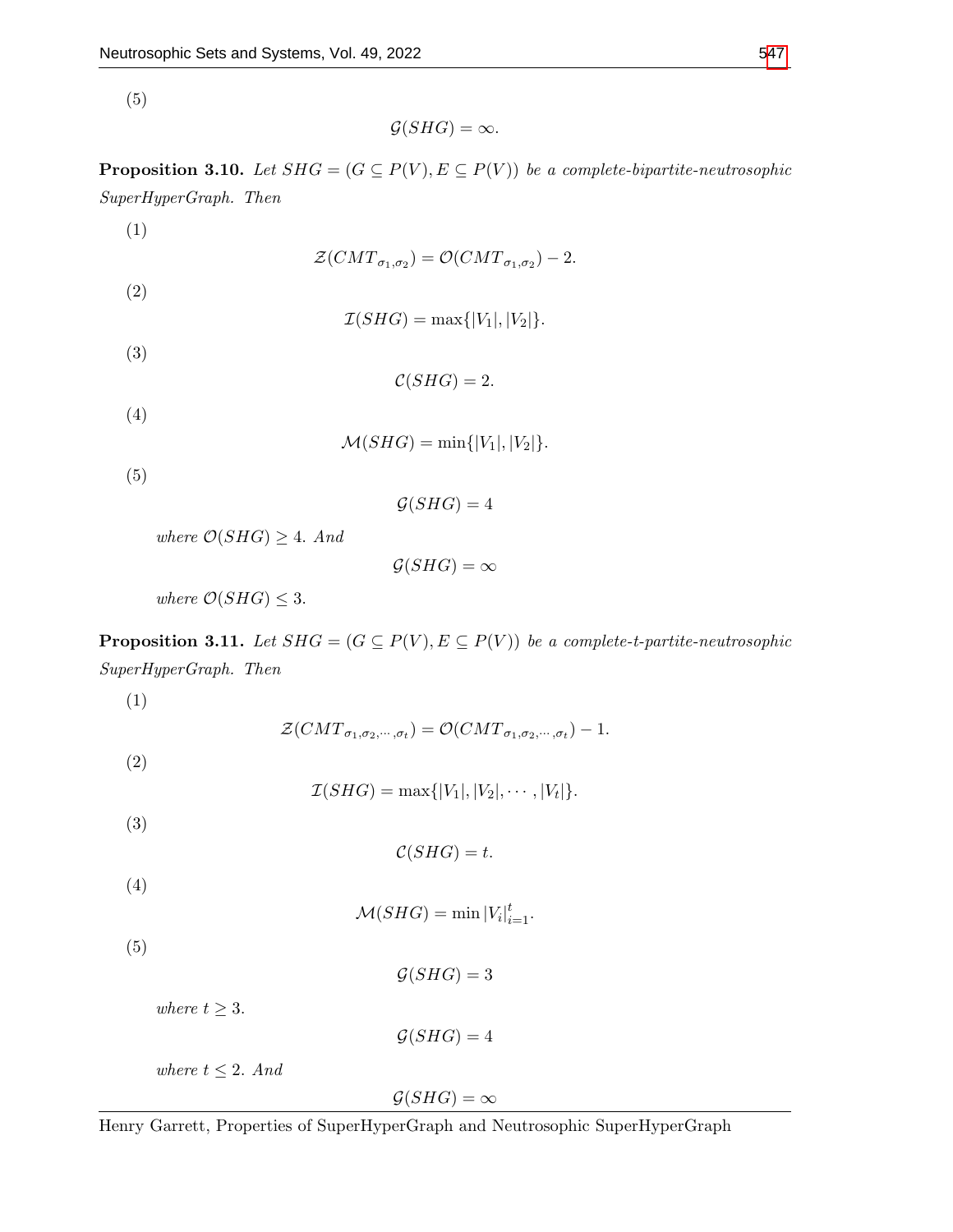where  $\mathcal{O}(SHG) \leq 2$ .

**Proposition 3.12.** Let  $SHG = (G \subseteq P(V), E \subseteq P(V))$  be a complete-neutrosophic Super-HyperGraph. Then

(1)

$$
\mathcal{Z}_n(CMT_{\sigma}) = \mathcal{O}_n(CMT_{\sigma}) - \max\{\Sigma_{i=1}^3 \sigma_i(x)\}_{x \in V}.
$$

(2)

$$
\mathcal{I}_n(SHG) = \max\{\sum_{i=1}^3 \sigma_i(x)\}_{x \in V}.
$$

(3)

$$
\mathcal{C}_n(SHG) = \mathcal{O}_n(SHG).
$$

(4)

$$
\mathcal{M}_n(SHG) = \max \{ \sum_{i=1}^3 \mu_i(x_0 x_1) + \sum_{i=1}^3 \mu_i(x_1 x_2) + \dots + \sum_{i=1}^3 \mu_i(x_{j-1} x_j) \}_{j=\lfloor \frac{n}{2} \rfloor}.
$$
\n(5)

$$
\mathcal{G}_n(SHG) = \min\{\Sigma_{i=1}^3(\sigma_i(x) + \sigma_i(y) + \sigma_i(z))\}.
$$

**Proposition 3.13.** Let  $SHG = (G \subseteq P(V), E \subseteq P(V))$  be a path-neutrosophic SuperHyper-Graph. Then

(1)

$$
\mathcal{Z}_n(PTH_n) = \min\{\Sigma_{i=1}^3 \sigma_i(x)\}_{x \text{ is a leaf}}.
$$

(2)

(3)

(4)

$$
\mathcal{I}_n(SHG) = \max \{ \sum_{i=1}^3 (\sigma_i(x_1) + \sigma_i(x_3) + \cdots + \sigma_i(x_t)),
$$
  

$$
\sum_{i=1}^3 \sigma_i(x_2) + \sigma_i(x_4) + \cdots + \sigma_i(x_t') \}_{x_ix_{i+1} \in E}.
$$

$$
C_n(SHG) = \max \{ \sum_{i=1}^3 (\sigma_i(x_j) + \sigma_i(x_{j+1})) \}_{x_j x_{j+1} \in E}.
$$

$$
\mathcal{M}_n(SHG) = \max\{\sum_{i=1}^3 \mu_i(x_0x_1) + \sum_{i=1}^3 \mu_i(x_2x_3) + \cdots + \sum_{i=1}^3 \mu_i(x_{j-1}x_j)\}_{|S| = \lfloor \frac{n}{2} \rfloor}.
$$
\n(5)

$$
\mathcal{G}_n(SHG) = \infty.
$$

**Proposition 3.14.** Let  $SHG = (G \subseteq P(V), E \subseteq P(V))$  be a cycle-neutrosophic SuperHyper-Graph where  $\mathcal{O}(CYC) \geq 3$ . Then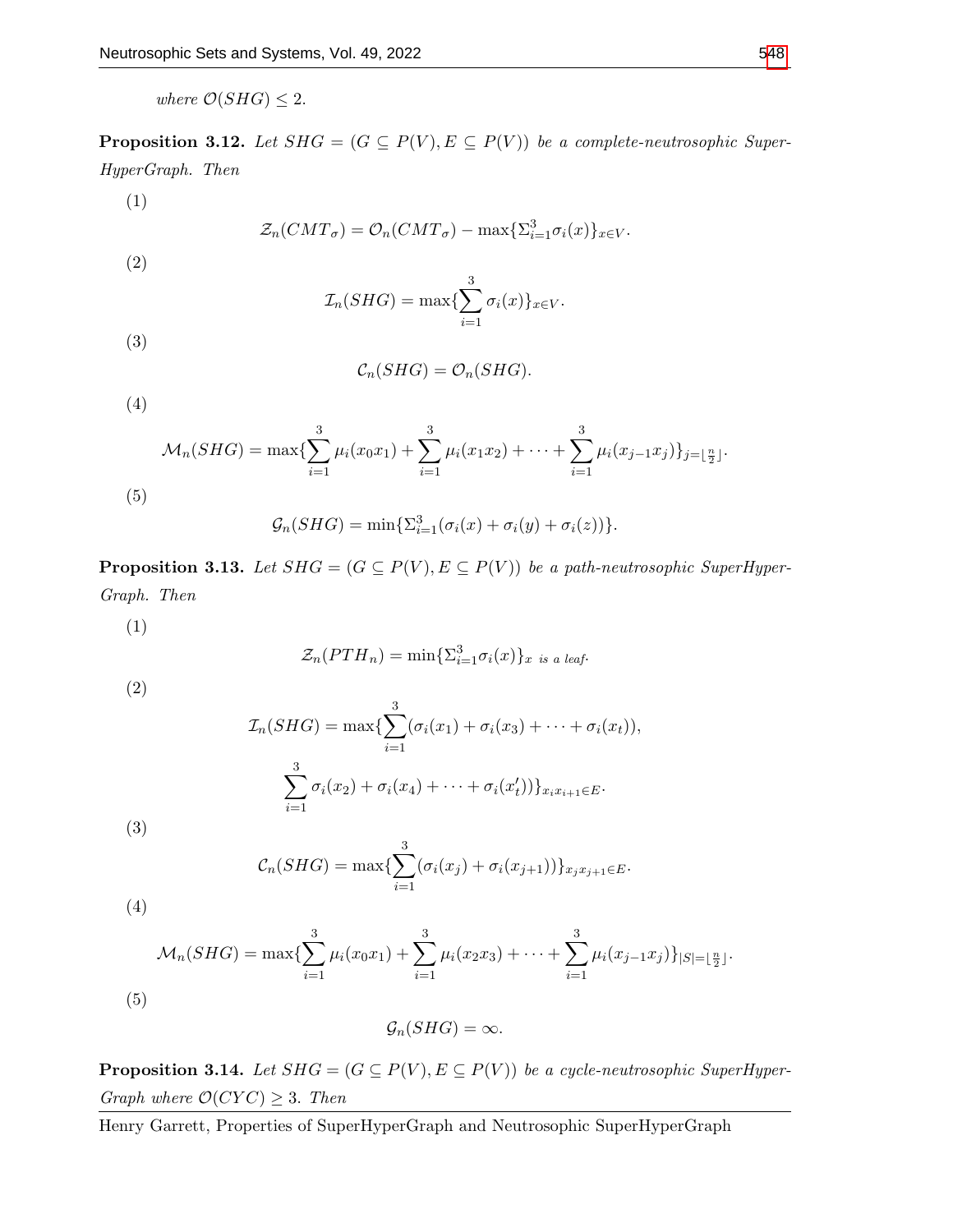(1)

$$
\mathcal{Z}_n(CYC_n) = \min \{ \sum_{i=1}^3 \sigma_i(x) + \sum_{i=1}^3 \sigma_i(y) \}_{xy \in E}.
$$

(2)

$$
\mathcal{I}_n(SHG) = \max \{ \sum_{i=1}^3 (\sigma_i(x_1) + \sigma_i(x_3) + \cdots + \sigma_i(x_t)),
$$
  

$$
\sum_{i=1}^3 \sigma_i(x_2) + \sigma_i(x_4) + \cdots + \sigma_i(x_t')) \}_{x_i x_{i+1} \in E}.
$$

$$
C_n(SHG) = \max \{ \sum_{i=1}^3 (\sigma_i(x_j) + \sigma_i(x_{j+1})) \}_{x_j x_{j+1} \in E}.
$$

(4)

(3)

$$
\mathcal{M}_n(SHG) = \max \{ \sum_{i=1}^3 \mu_i(x_0 x_1) + \sum_{i=1}^3 \mu_i(x_2 x_3) + \dots + \sum_{i=1}^3 \mu_i(x_{j-1} x_j) \}_{|S| = \lfloor \frac{n}{2} \rfloor}.
$$
\n(5)\n
$$
\mathcal{G}_n(SHG) = \mathcal{O}_n(SHG).
$$

**Proposition 3.15.** Let  $SHG = (G \subseteq P(V), E \subseteq P(V))$  be a star-neutrosophic SuperHyper-Graph with center c. Then

(1)  
\n
$$
\mathcal{Z}_n(STR_{1,\sigma_2}) = \mathcal{O}_n(STR_{1,\sigma_2}) - \max \{ \Sigma_{i=1}^3 \sigma_i(c) + \Sigma_{i=1}^3 \sigma_i(x) \}_{x \in V}.
$$
\n(2)

$$
\mathcal{I}_n(SHG) = \mathcal{O}_n(SHG) - \sigma(c) = \sum_{i=1}^3 \sum_{x_j \neq c} \sigma_i(x_j).
$$

(3)

$$
C_n(SHG) = \sum_{i=1}^3 \sigma_i(c) + \max\{\sum_{i=1}^3 \sigma_i(x_j)\}.
$$

$$
(4)
$$

$$
\mathcal{M}_n(SHG) = \max \{ \sum_{i=1}^3 \mu_i(x_{j-1}x_j) \}_{x_{j-1}x_j \in E}.
$$

(5)

$$
\mathcal{G}_n(SHG) = \infty.
$$

**Proposition 3.16.** Let  $SHG = (G \subseteq P(V), E \subseteq P(V))$  be a complete-bipartite-neutrosophic SuperHyperGraph. Then

(1)

$$
\mathcal{Z}_n(CMT_{\sigma_1,\sigma_2}) = O_n(CMT_{\sigma_1,\sigma_2}) - \max\{\Sigma_{i=1}^3 \sigma_i(x) + \Sigma_{i=1}^3 \sigma_i(x')\}_{x,x' \in V}.
$$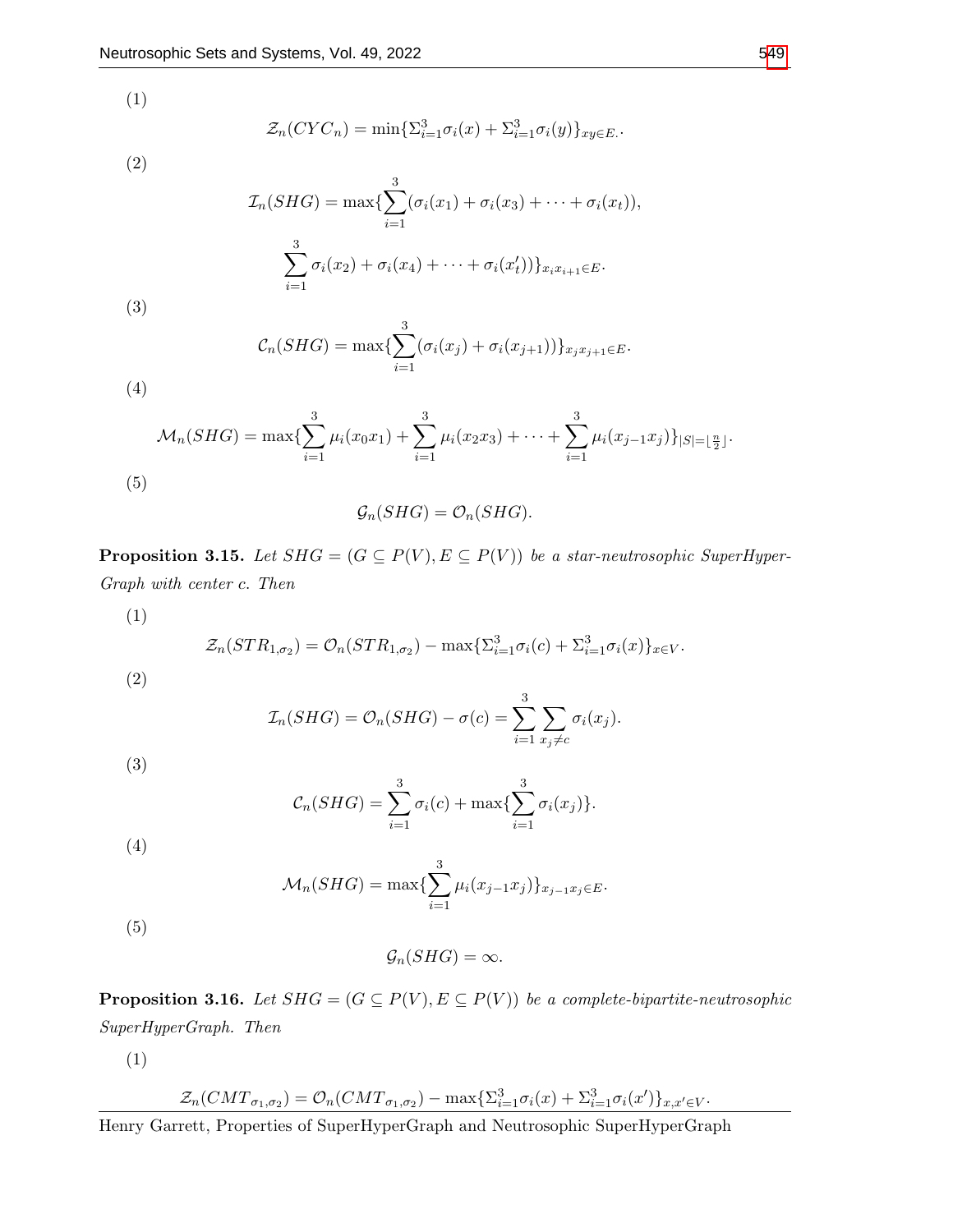(2)

$$
\mathcal{I}_n(SHG) = \max\{(\sum_{i=1}^3 \sum_{x_j \in V_1} \sigma_i(x_j)), (\sum_{i=1}^3 \sum_{x_j \in V_2} \sigma_i(x_j))\}.
$$

(3)

(4)

$$
C_n(SHG) = \max\{\sum_{i=1}^3 (\sigma_i(x_j) + \sigma_i(x_{j'}))\}_{x_j \in V_1, \ x_{j'} \in V_2}.
$$

$$
\mathcal{M}_n(SHG) = \max \{ \sum_{i=1}^3 \mu_i(x_0x_1) + \sum_{i=1}^3 \mu_i(x_2x_3) + \cdots + \sum_{i=1}^3 \mu_i(x_{j-1}x_j) \}_{|S| = \min\{|V_1|, |V_2|\}}.
$$

(5)

$$
\mathcal{G}_n(SHG) = \min\{\Sigma_{i=1}^3(\sigma_i(x) + \sigma_i(y) + \sigma_i(z) + \sigma_i(w))\}_{x,y \in V_1, \ z,w \in V_2}.
$$
  
where  $\mathcal{O}(SHG) \ge 4$  and  $\min\{|V_1|, |V_2|\} \ge 2$ . Also,

$$
\mathcal{G}_n(SHG)=\infty
$$

where  $\mathcal{O}(SHG) \leq 3$ .

**Proposition 3.17.** Let  $SHG = (G \subseteq P(V), E \subseteq P(V))$  be a complete-t-partite-neutrosophic SuperHyperGraph. Then

(1)

$$
\mathcal{Z}_n(CMT_{\sigma_1,\sigma_2,\cdots,\sigma_t})=\mathcal{O}_n(CMT_{\sigma_1,\sigma_2,\cdots,\sigma_t})-\max\{\Sigma_{i=1}^3\sigma_i(x)\}_{x\in V}.
$$

(2)

$$
\mathcal{I}_n(SHG) = \max\{(\sum_{i=1}^3 \sum_{x_j \in V_1} \sigma_i(x_j)), (\sum_{i=1}^3 \sum_{x_j \in V_2} \sigma_i(x_j)), \cdots, (\sum_{i=1}^3 \sum_{x_j \in V_t} \sigma_i(x_j))\}.
$$

(3)

$$
C_n(SHG) = \max \{ \sum_{i=1}^3 (\sigma_i(x_{j_1}) + \sigma_i(x_{j_2}) + \cdots + \sigma_i(x_{j_t})) \}_{x_{j_1} \in V_1, x_{j_2} \in V_2, \cdots, x_{j_t} \in V_t}.
$$
\n(4)

$$
\mathcal{M}_n(SHG) = \max\{\sum_{i=1}^3 \mu_i(x_0x_1) + \sum_{i=1}^3 \mu_i(x_2x_3) + \cdots + \sum_{i=1}^3 \mu_i(x_{j-1}x_j)\}_{|S| = \min |V_i|_{i=1}^t\}}.
$$

(5)

$$
\mathcal{G}_n(SHG) = \min \{ \sum_{i=1}^3 (\sigma_i(x) + \sigma_i(y) + \sigma_i(z)) \}_{x \in V_1, y \in V_2, z \in V_3}.
$$

where  $t \geq 3$ .

$$
\mathcal{G}_n(SHG) = \min\{\Sigma_{i=1}^3(\sigma_i(x) + \sigma_i(y) + \sigma_i(z) + \sigma_i(w))\}_{x,y \in V_1, \ z,w \in V_2}.
$$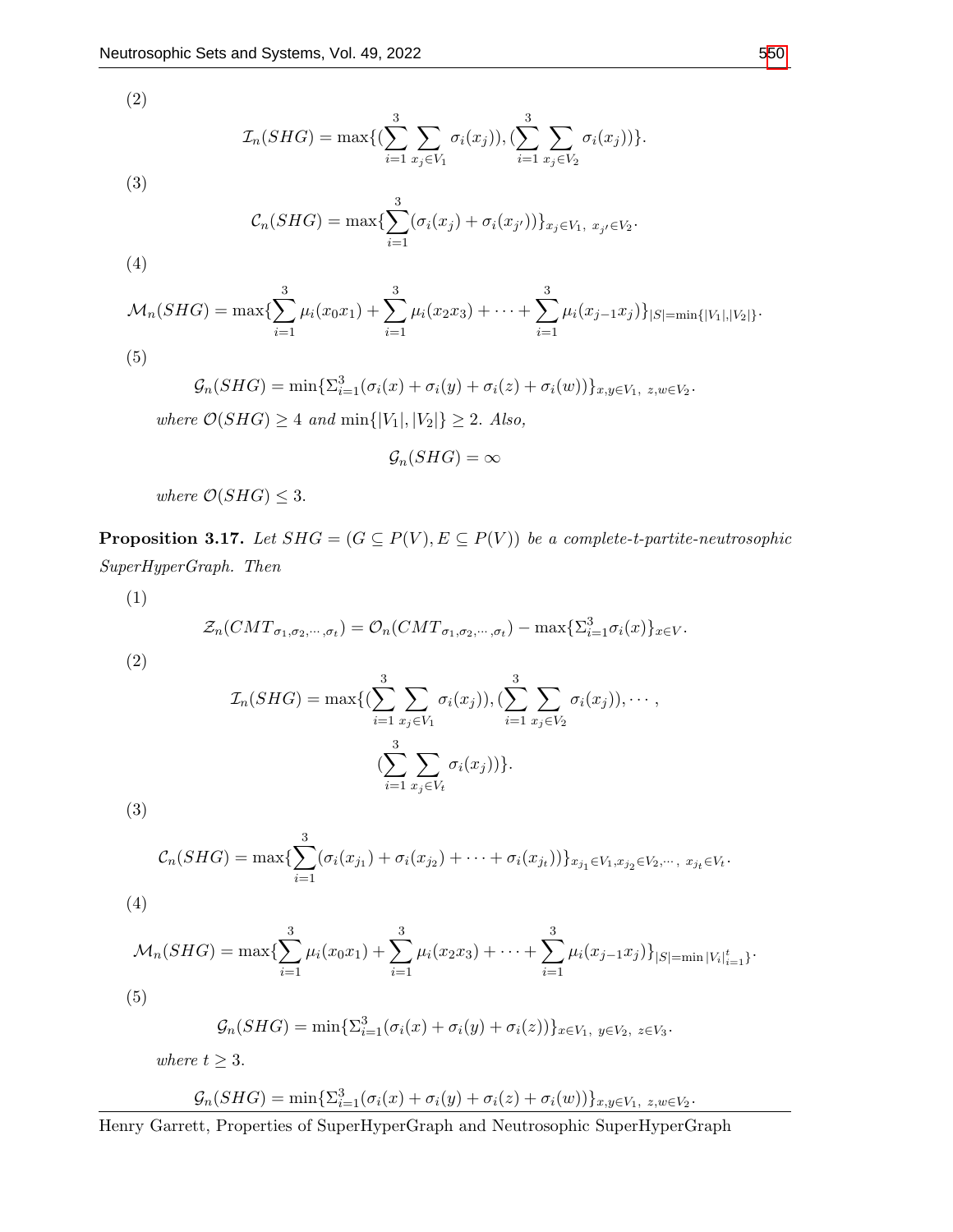where  $t \leq 2$ . And

 $\mathcal{G}_n(SHG) = \infty$ 

where  $\mathcal{O}(SHG) \leq 2$ .

#### 3.1. Setting of Neutrosophic 1-Zero-Forcing Number

## Definition 3.18. (1-Zero-Forcing Number).

Let  $SHG = (G \subseteq P(V), E \subseteq P(V))$  be a neutrosophic SuperHyperGraph. Then

- (i) 1-zero-forcing number  $\mathcal{Z}(SHG)$  for a neutrosophic SuperHyperGraph  $SHG =$  $(G \subseteq P(V), E \subseteq P(V))$  is minimum cardinality of a set S of black vertices (whereas vertices in  $V(G) \setminus S$  are colored white) such that  $V(G)$  is turned black after finitely many applications of "the color-change rule": a white vertex is converted to a black vertex if it is the only white neighbor of a black vertex. The last condition is as follows. For one time, black can change any vertex from white to black.
- (ii) 1-zero-forcing neutrosophic-number  $\mathcal{Z}_n(SHG)$  for a neutrosophic SuperHyper-Graph  $SHG = (G \subseteq P(V), E \subseteq P(V))$  is minimum neutrosophic cardinality of a set S of black vertices (whereas vertices in  $V(G) \setminus S$  are colored white) such that  $V(G)$  is turned black after finitely many applications of "the color-change rule": a white vertex is converted to a black vertex if it is the only white neighbor of a black vertex. The last condition is as follows. For one time, black can change any vertex from white to black.

## Definition 3.19. (Failed 1-Zero-Forcing Number).

Let  $SHG = (G \subseteq P(V), E \subseteq P(V))$  be a neutrosophic SuperHyperGraph. Then

- (i) failed 1-zero-forcing number  $Z'(SHG)$  for a neutrosophic SuperHyperGraph  $SHG = (G \subseteq P(V), E \subseteq P(V))$  is maximum cardinality of a set S of black vertices (whereas vertices in  $V(G) \setminus S$  are colored white) such that  $V(G)$  isn't turned black after finitely many applications of "the color-change rule": a white vertex is converted to a black vertex if it is the only white neighbor of a black vertex. The last condition is as follows. For one time, Black can change any vertex from white to black. The last condition is as follows. For one time, black can change any vertex from white to black;
- (*ii*) **failed 1-zero-forcing neutrosophic-number**  $\mathcal{Z}'_n(SHG)$  for a neutrosophic Super-HyperGraph  $SHG = (G \subseteq P(V), E \subseteq P(V))$  is maximum neutrosophic cardinality of a set S of black vertices (whereas vertices in  $V(G) \setminus S$  are colored white) such that  $V(G)$  isn't turned black after finitely many applications of "the color-change rule": a white vertex is converted to a black vertex if it is the only white neighbor of a black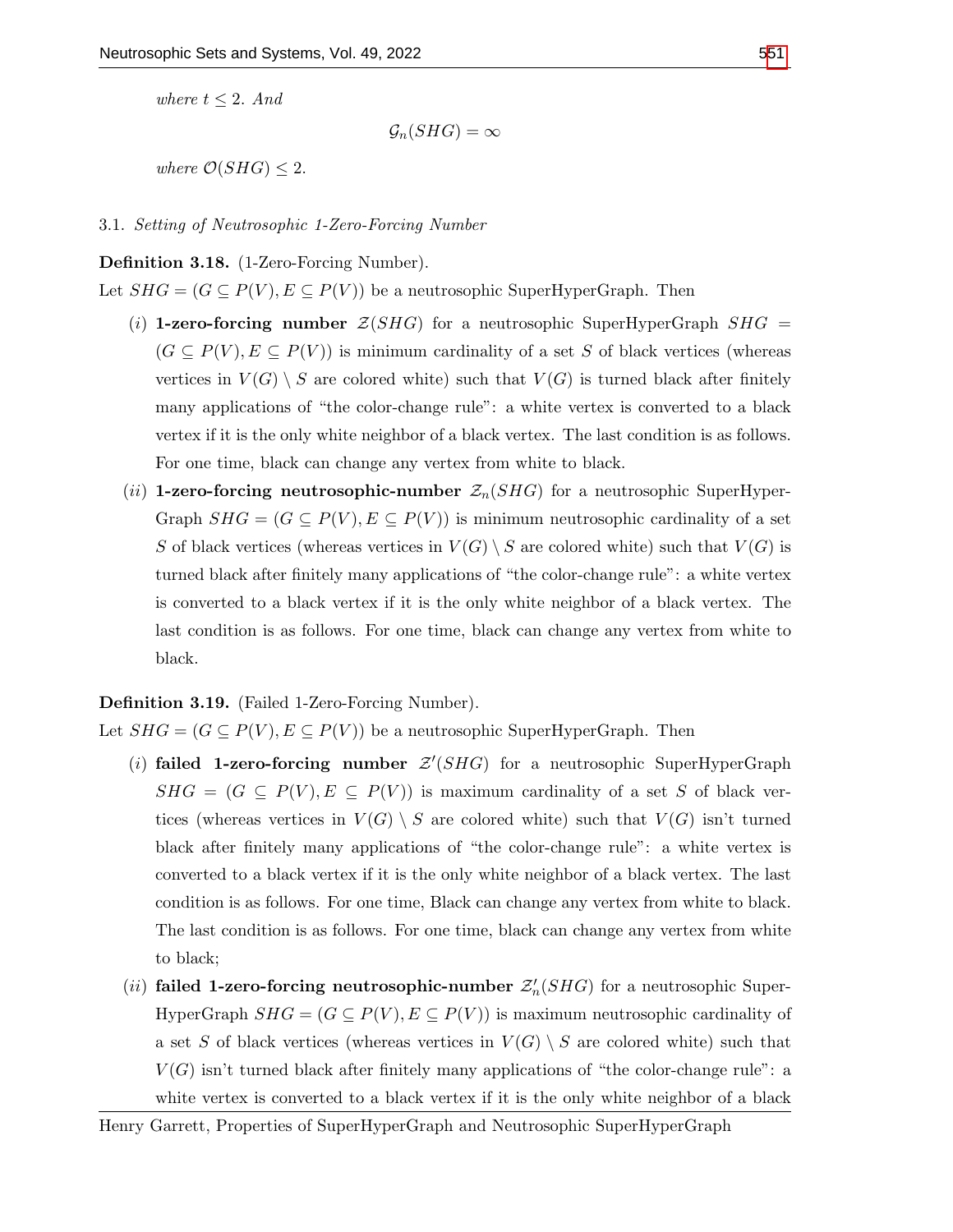vertex. The last condition is as follows. For one time, Black can change any vertex from white to black. The last condition is as follows. For one time, black can change any vertex from white to black.

**Proposition 3.20.** Let  $SHG = (G \subseteq P(V), E \subseteq P(V))$  be a complete-neutrosophic Super-HyperGraph. Then

$$
\mathcal{Z}(CMT_{\sigma}) = \mathcal{O}(CMT_{\sigma}) - 2.
$$

**Proposition 3.21.** Let  $SHG = (G \subseteq P(V), E \subseteq P(V))$  be a path-neutrosophic SuperHyper-Graph. Then

$$
\mathcal{Z}(PTH_n)=1.
$$

**Proposition 3.22.** Let  $SHG = (G \subseteq P(V), E \subseteq P(V))$  be a cycle-neutrosophic SuperHyper-Graph where  $\mathcal{O}(CYC) \geq 3$ . Then

$$
\mathcal{Z}(CYC_n) = 1.
$$

**Proposition 3.23.** Let  $SHG = (G \subseteq P(V), E \subseteq P(V))$  be a star-neutrosophic SuperHyper-Graph with center c. Then

$$
\mathcal{Z}(STR_{1,\sigma_2}) = \mathcal{O}(STR_{1,\sigma_2}) - 3.
$$

**Proposition 3.24.** Let  $SHG = (G \subseteq P(V), E \subseteq P(V))$  be a complete-bipartite-neutrosophic SuperHyperGraph. Then

$$
\mathcal{Z}(CMT_{\sigma_1,\sigma_2}) = \mathcal{O}(CMT_{\sigma_1,\sigma_2}) - 3.
$$

**Proposition 3.25.** Let  $SHG = (G \subseteq P(V), E \subseteq P(V))$  be a complete-t-partite-neutrosophic SuperHyperGraph. Then

$$
\mathcal{Z}(CMT_{\sigma_1,\sigma_2,\cdots,\sigma_t})=\mathcal{O}(CMT_{\sigma_1,\sigma_2,\cdots,\sigma_t})-2.
$$

3.2. Setting of 1-Zero-Forcing Neutrosophic-Number

**Proposition 3.26.** Let  $SHG = (G \subseteq P(V), E \subseteq P(V))$  be a complete-neutrosophic Super-HyperGraph. Then

$$
\mathcal{Z}_n(CMT_{\sigma}) = \mathcal{O}_n(CMT_{\sigma}) - \max\{\Sigma_{i=1}^3 \sigma_i(x) + \Sigma_{i=1}^3 \sigma_i(y)\}_{x,y \in V}.
$$

**Proposition 3.27.** Let  $SHG = (G \subseteq P(V), E \subseteq P(V))$  be a path-neutrosophic SuperHyper-Graph. Then

$$
\mathcal{Z}_n(PTH_n) = \min \{ \sum_{i=1}^3 \sigma_i(x) \}_{x \text{ is a vertex}}.
$$

**Proposition 3.28.** Let  $SHG = (G \subseteq P(V), E \subseteq P(V))$  be a cycle-neutrosophic SuperHyper-Graph where  $\mathcal{O}(CYC) \geq 3$ . Then

 $\mathcal{Z}_n(CYC_n) = \min\{\sum_{i=1}^3 \sigma_i(x)\}_x$  is a vertex.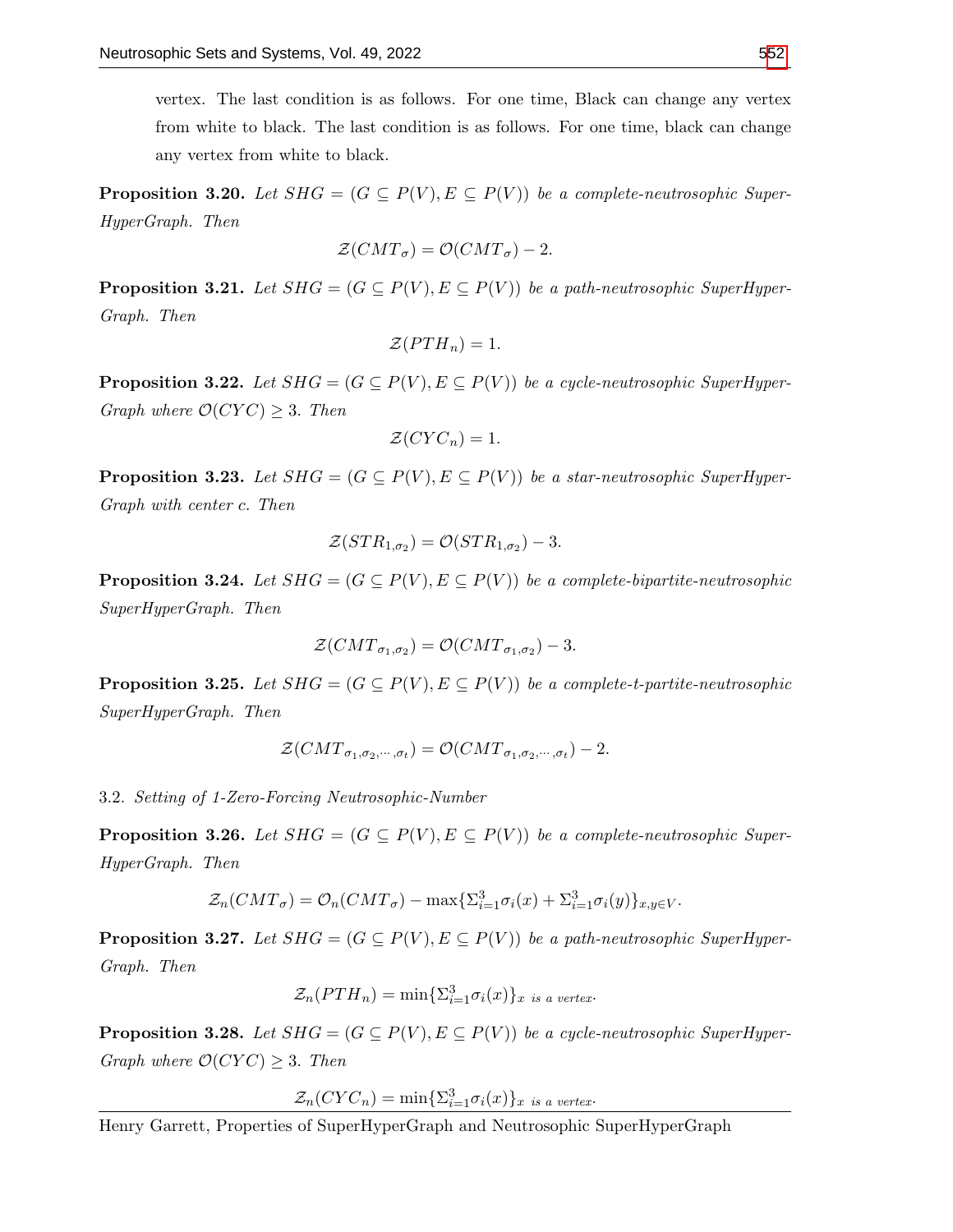**Proposition 3.29.** Let  $SHG = (G \subseteq P(V), E \subseteq P(V))$  be a star-neutrosophic SuperHyper-Graph with center c. Then

$$
\mathcal{Z}_n(STR_{1,\sigma_2}) = \mathcal{O}_n(STR_{1,\sigma_2}) - \max\{\Sigma_{i=1}^3 \sigma_i(c) + \Sigma_{i=1}^3 \sigma_i(x) + \Sigma_{i=1}^3 \sigma_i(y)\}_{x,y \in V}.
$$

**Proposition 3.30.** Let  $SHG = (G \subseteq P(V), E \subseteq P(V))$  be a complete-bipartite-neutrosophic SuperHyperGraph. Then

$$
\mathcal{Z}_n(CMT_{\sigma_1,\sigma_2}) = \mathcal{O}_n(CMT_{\sigma_1,\sigma_2}) - \max\{\Sigma_{i=1}^3 \sigma_i(x) + \Sigma_{i=1}^3 \sigma_i(x') + \Sigma_{i=1}^3 \sigma_i(x'')\}_{x,x',x'' \in V}.
$$

**Proposition 3.31.** Let  $SHG = (G \subseteq P(V), E \subseteq P(V))$  be a complete-t-partite-neutrosophic SuperHyperGraph. Then

$$
\mathcal{Z}_n(CMT_{\sigma_1,\sigma_2,\cdots,\sigma_t})=\mathcal{O}_n(CMT_{\sigma_1,\sigma_2,\cdots,\sigma_t})-\max\{\Sigma_{i=1}^3\sigma_i(x)+\Sigma_{i=1}^3\sigma_i(x')\}_{x,x'\in V}.
$$

3.3. Setting of Neutrosophic Failed 1-Zero-Forcing Number

**Proposition 3.32.** Let  $SHG = (G \subseteq P(V), E \subseteq P(V))$  be a complete-neutrosophic Super-HyperGraph. Then

$$
\mathcal{Z}'(CMT_{\sigma}) = \mathcal{O}(CMT_{\sigma}) - 3.
$$

**Proposition 3.33.** Let  $SHG = (G \subseteq P(V), E \subseteq P(V))$  be a path-neutrosophic SuperHyper-Graph. Then

$$
\mathcal{Z}'(PTH_n)=0.
$$

**Proposition 3.34.** Let  $SHG = (G \subseteq P(V), E \subseteq P(V))$  be a cycle-neutrosophic SuperHyper-Graph where  $\mathcal{O}(CYC) \geq 3$ .

$$
\mathcal{Z}'(CYC_n)=0.
$$

**Proposition 3.35.** Let  $SHG = (G \subseteq P(V), E \subseteq P(V))$  be a star-neutrosophic SuperHyper-Graph with center c. Then

$$
\mathcal{Z}'(STR_{1,\sigma_2}) = \mathcal{O}(STR_{1,\sigma_2}) - 4.
$$

**Proposition 3.36.** Let  $SHG = (G \subseteq P(V), E \subseteq P(V))$  be a complete-bipartite-neutrosophic SuperHyperGraph. Then

$$
\mathcal{Z}'(CMT_{\sigma_1,\sigma_2})=\mathcal{O}(CMT_{\sigma_1,\sigma_2})-4.
$$

**Proposition 3.37.** Let  $SHG = (G \subseteq P(V), E \subseteq P(V))$  be a complete-t-partite-neutrosophic SuperHyperGraph. Then

 $\mathcal{Z}^{\prime}(CMT_{\sigma_1,\sigma_2,\cdots,\sigma_t})=\mathcal{O}(CMT_{\sigma_1,\sigma_2,\cdots,\sigma_t})-3.$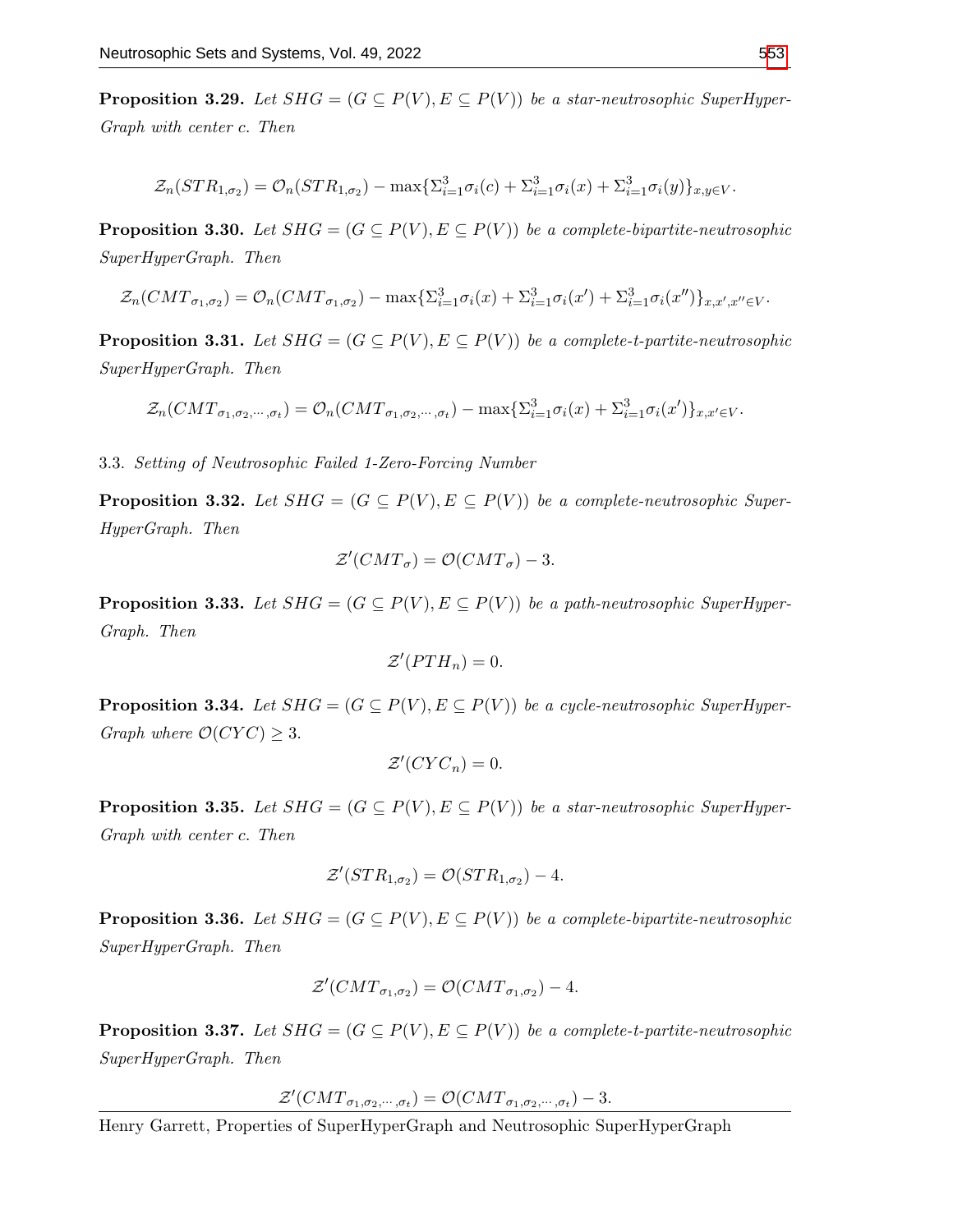3.4. Setting of Failed 1-Zero-Forcing Neutrosophic-Number

**Proposition 3.38.** Let  $SHG = (G \subseteq P(V), E \subseteq P(V))$  be a complete-neutrosophic Super-HyperGraph. Then

$$
\mathcal{Z}'_n(CMT_{\sigma}) = \mathcal{O}_n(CMT_{\sigma}) -
$$
  

$$
\min \{ \Sigma_{i=1}^3 \sigma_i(x) + \Sigma_{i=1}^3 \sigma_i(y) + \Sigma_{i=1}^3 \sigma_i(z) \}_{x,y,z \in V}.
$$

**Proposition 3.39.** Let  $SHG = (G \subseteq P(V), E \subseteq P(V))$  be a path-neutrosophic SuperHyper-Graph. Then

$$
\mathcal{Z}'_n(PTH_n) = 0.
$$

**Proposition 3.40.** Let  $SHG = (G \subseteq P(V), E \subseteq P(V))$  be a cycle-neutrosophic SuperHyper-Graph where  $\mathcal{O}(CYC) \geq 3$ . Then

$$
\mathcal{Z}_n'(CYC_n)=0
$$

**Proposition 3.41.** Let  $SHG = (G \subseteq P(V), E \subseteq P(V))$  be a star-neutrosophic SuperHyper-Graph with center c. Then

$$
\mathcal{Z}'_n(STR_{1,\sigma_2}) = \mathcal{O}_n(STR_{1,\sigma_2}) -
$$
  

$$
\min \{ \Sigma_{i=1}^3 \sigma_i(c) + \Sigma_{i=1}^3 \sigma_i(x) + \Sigma_{i=1}^3 \sigma_i(y) + \Sigma_{i=1}^3 \sigma_i(z) \}_{x,y,z \in V}.
$$

**Proposition 3.42.** Let  $SHG = (G \subseteq P(V), E \subseteq P(V))$  be a complete-bipartite-neutrosophic SuperHyperGraph. Then

$$
\mathcal{Z}'_n(CMT_{\sigma_1,\sigma_2}) = \mathcal{O}_n(CMT_{\sigma_1,\sigma_2}) -
$$
  

$$
\min \{ \Sigma_{i=1}^3 \sigma_i(x) + \Sigma_{i=1}^3 \sigma_i(x') + \Sigma_{i=1}^3 \sigma_i(x'') + \Sigma_{i=1}^3 \sigma_i(x''') \}_{x,x',x'',x''' \in V}.
$$

**Proposition 3.43.** Let  $SHG = (G \subseteq P(V), E \subseteq P(V))$  be a complete-t-partite-neutrosophic SuperHyperGraph. Then

$$
\mathcal{Z}_n'(CMT_{\sigma_1,\sigma_2,\cdots,\sigma_t}) = \mathcal{O}_n(CMT_{\sigma_1,\sigma_2,\cdots,\sigma_t}) - \min\{\Sigma_{i=1}^3\sigma_i(x) + \Sigma_{i=1}^3\sigma_i(x') + \Sigma_{i=1}^3\sigma_i(x'')\}_{x,x'\in V}.
$$

## 3.5. Global Offensive Alliance

**Definition 3.44.** Let  $SHG = (G \subseteq P(V), E \subseteq P(V))$  be a neutrosophic SuperHyperGraph. Then

 $(i)$  a set S is called global-offensive alliance if

$$
\forall a \in V \setminus S, \ |N_s(a) \cap S| > |N_s(a) \cap (V \setminus S)|;
$$

 $(ii)$  ∀S'  $\subseteq$  S, S is global offensive alliance but S' isn't global offensive alliance. Then S is called minimal-global-offensive alliance;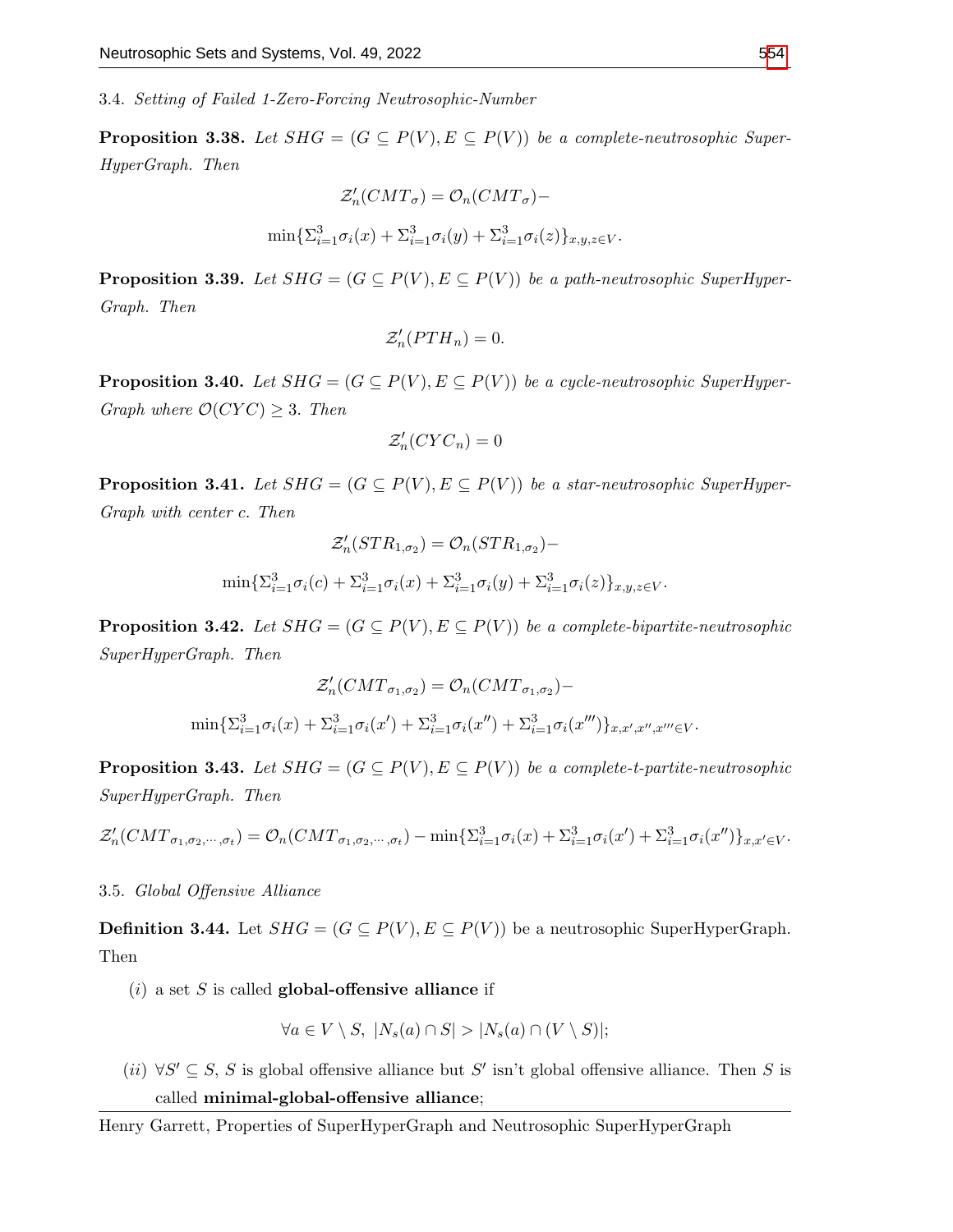- (*iii*) minimal-global-offensive-alliance number of  $SHG$  is
	- $\wedge$  $S$  is a minimal-global-offensive alliance.  $|S|$

and it's denoted by Γ;

 $(iv)$  minimal-global-offensive-alliance-neutrosophic number of  $SHG$  is

$$
\bigwedge_{S \text{ is a minimal-global-oftensive alliance.}} \Sigma_{s \in S} \Sigma_{i=1}^{3} \sigma_i(s)
$$

and it's denoted by  $\Gamma_s$ .

**Proposition 3.45.** Let  $SHG = (G \subseteq P(V), E \subseteq P(V))$  be a strong neutrosophic SuperHyperGraph. If S is global-offensive alliance, then  $\forall v \in V \setminus S$ ,  $\exists x \in S$  such that

- $(i)$   $v \in N_s(x);$
- $(ii) \, vx \in E.$

**Definition 3.46.** Let  $SHG = (G \subseteq P(V), E \subseteq P(V))$  be a strong neutrosophic SuperHyper-Graph. Suppose  $S$  is a set of vertices. Then

- (i) S is called **dominating set** if  $\forall v \in V \setminus S$ ,  $\exists s \in S$  such that either  $v \in N_s(s)$  or  $vs \in E$ ;
- (ii) |S| is called **chromatic number** if  $\forall v \in V$ ,  $\exists s \in S$  such that either  $v \in N_s(s)$  or  $vs \in E$  implies s and v have different colors.

**Proposition 3.47.** Let  $SHG = (G \subseteq P(V), E \subseteq P(V))$  be a strong neutrosophic SuperHyperGraph. If S is global-offensive alliance, then

- $(i)$  S is dominating set;
- (ii) there's  $S \subseteq S'$  such that  $|S'|$  is chromatic number.

**Proposition 3.48.** Let  $SHG = (G \subseteq P(V), E \subseteq P(V))$  be a strong neutrosophic SuperHyperGraph. Then

- (*i*)  $\Gamma \leq \mathcal{O}$ ;
- (*ii*)  $\Gamma_s \leq \mathcal{O}_n$ .

**Proposition 3.49.** Let  $SHG = (G \subseteq P(V), E \subseteq P(V))$  be a strong neutrosophic SuperHyperGraph which is connected. Then

(i)  $\Gamma < \mathcal{O} - 1$ ; (*ii*)  $\Gamma_s \leq \mathcal{O}_n - \Sigma_{i=1}^3 \sigma_i(x)$ .

**Proposition 3.50.** Let  $SHG = (G \subseteq P(V), E \subseteq P(V))$  be an odd path. Then

- (i) the set  $S = \{v_2, v_4, \cdots, v_{n-1}\}$  is minimal-global-offensive alliance;
- (*ii*)  $\Gamma = \frac{n}{2}$  $\lfloor \frac{n}{2} \rfloor + 1$  and corresponded set is  $S = \{v_2, v_4, \cdots, v_{n-1}\};$
- (iii)  $\Gamma_s = \min \{ \sum_{s \in S = \{v_2, v_4, \dots, v_{n-1}\}} \sum_{i=1}^3 \sigma_i(s), \sum_{s \in S = \{v_1, v_3, \dots, v_{n-1}\}} \sum_{i=1}^3 \sigma_i(s) \};$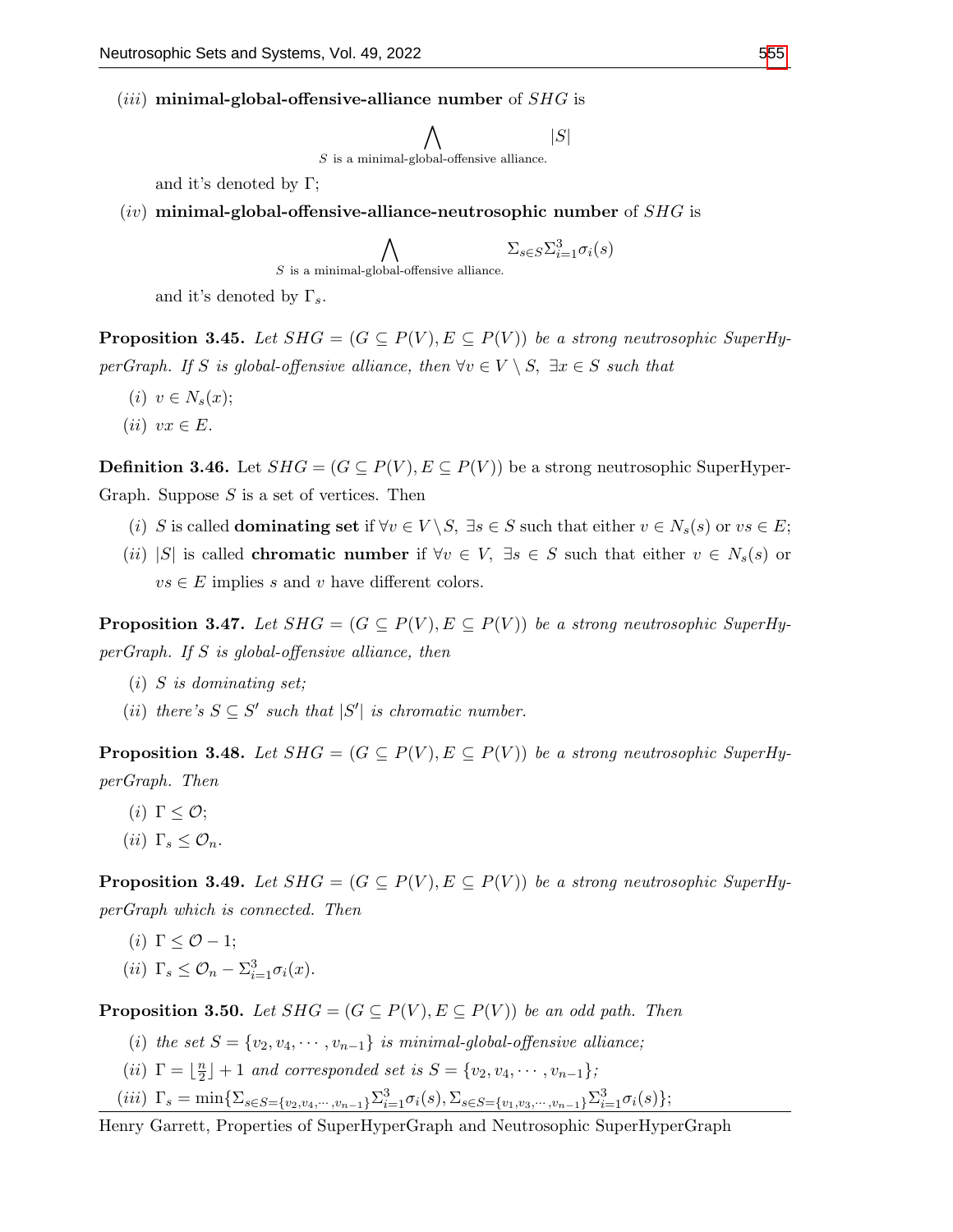(iv) the sets  $S_1 = \{v_2, v_4, \cdots, v_{n-1}\}\$  and  $S_2 = \{v_1, v_3, \cdots, v_{n-1}\}\$  are only minimal-globaloffensive alliances.

**Proposition 3.51.** Let  $SHG = (G \subseteq P(V), E \subseteq P(V))$  be an even path. Then

- (i) the set  $S = \{v_2, v_4, \cdots, v_n\}$  is minimal-global-offensive alliance;
- (*ii*)  $\Gamma = \frac{n}{2}$  $\frac{n}{2}$  and corresponded sets are  $\{v_2, v_4, \cdots v_n\}$  and  $\{v_1, v_3, \cdots v_{n-1}\};$
- (iii)  $\Gamma_s = \min \{ \sum_{s \in S = \{v_2, v_4, \cdots, v_n\}} \sum_{i=1}^3 \sigma_i(s), \sum_{s \in S = \{v_1, v_3, \cdots, v_{n-1}\}} \sum_{i=1}^3 \sigma_i(s) \};$
- (iv) the sets  $S_1 = \{v_2, v_4, \cdots, v_n\}$  and  $S_2 = \{v_1, v_3, \cdots, v_{n-1}\}$  are only minimal-globaloffensive alliances.

**Proposition 3.52.** Let  $SHG = (G \subseteq P(V), E \subseteq P(V))$  be an even cycle. Then

- (i) the set  $S = \{v_2, v_4, \cdots, v_n\}$  is minimal-global-offensive alliance;
- (*ii*)  $\Gamma = \frac{n}{2}$  $\frac{n}{2}$  and corresponded sets are  $\{v_2, v_4, \cdots, v_n\}$  and  $\{v_1, v_3, \cdots, v_{n-1}\};$
- (iii)  $\Gamma_s = \min\{\Sigma_{s\in S=\{v_2,v_4,\cdots,v_n\}}\sigma(s), \Sigma_{s\in S=\{v_1,v_3,\cdots,v_{n-1}\}}\sigma(s)\};$
- (iv) the sets  $S_1 = \{v_2, v_4, \cdots, v_n\}$  and  $S_2 = \{v_1, v_3, \cdots, v_{n-1}\}$  are only minimal-globaloffensive alliances.

**Proposition 3.53.** Let  $SHG = (G \subseteq P(V), E \subseteq P(V))$  be an odd cycle. Then

- (i) the set  $S = \{v_2, v_4, \cdots, v_{n-1}\}\$ is minimal-global-offensive alliance;
- (*ii*)  $\Gamma = \frac{n}{2}$  $\lfloor \frac{n}{2} \rfloor + 1$  and corresponded set is  $S = \{v_2, v_4, \cdots, v_{n-1}\};$
- (iii)  $\Gamma_s = \min \{ \sum_{s \in S = \{v_2, v_4, \dots, v_{n-1}\}} \sum_{i=1}^3 \sigma_i(s), \sum_{s \in S = \{v_1, v_3, \dots, v_{n-1}\}} \sum_{i=1}^3 \sigma_i(s) \};$
- (iv) the sets  $S_1 = \{v_2, v_4, \cdots, v_{n-1}\}$  and  $S_2 = \{v_1, v_3, \cdots, v_{n-1}\}$  are only minimal-globaloffensive alliances.

**Proposition 3.54.** Let  $SHG = (G \subseteq P(V), E \subseteq P(V))$  be star. Then

- (i) the set  $S = \{c\}$  is minimal-global-offensive alliance;
- (*ii*)  $\Gamma = 1$ ;
- (iii)  $\Gamma_s = \Sigma_{i=1}^3 \sigma_i(c);$
- (iv) the sets  $S = \{c\}$  and  $S \subset S'$  are only global-offensive alliances.

**Proposition 3.55.** Let  $SHG = (G \subseteq P(V), E \subseteq P(V))$  be wheel. Then

- (i) the set  $S = \{v_1, v_3\} \cup \{v_6, v_9 \cdots, v_{i+6}, \cdots, v_n\}_{i=1}^{6+3(i-1)\leq n}$  is minimal-global-offensive alliance;
- (ii)  $\Gamma = |\{v_1, v_3\} \cup \{v_6, v_9 \cdots, v_{i+6}, \cdots, v_n\}_{i=1}^{6+3(i-1)\leq n}|;$
- (iii)  $\Gamma_s = \sum_{\{v_1, v_3\} \cup \{v_6, v_9\cdots, v_{i+6}, \cdots, v_n\}_{i=1}^{6+3(i-1)\leq n} \sum_{i=1}^3 \sigma_i(s);$
- $(iv)$  the set  $\{v_1, v_3\} \cup \{v_6, v_9 \cdots, v_{i+6}, \cdots, v_n\}_{i=1}^{6+3(i-1)\leq n}$  is only minimal-global-offensive alliance.

**Proposition 3.56.** Let  $SHG = (G \subseteq P(V), E \subseteq P(V))$  be an odd complete. Then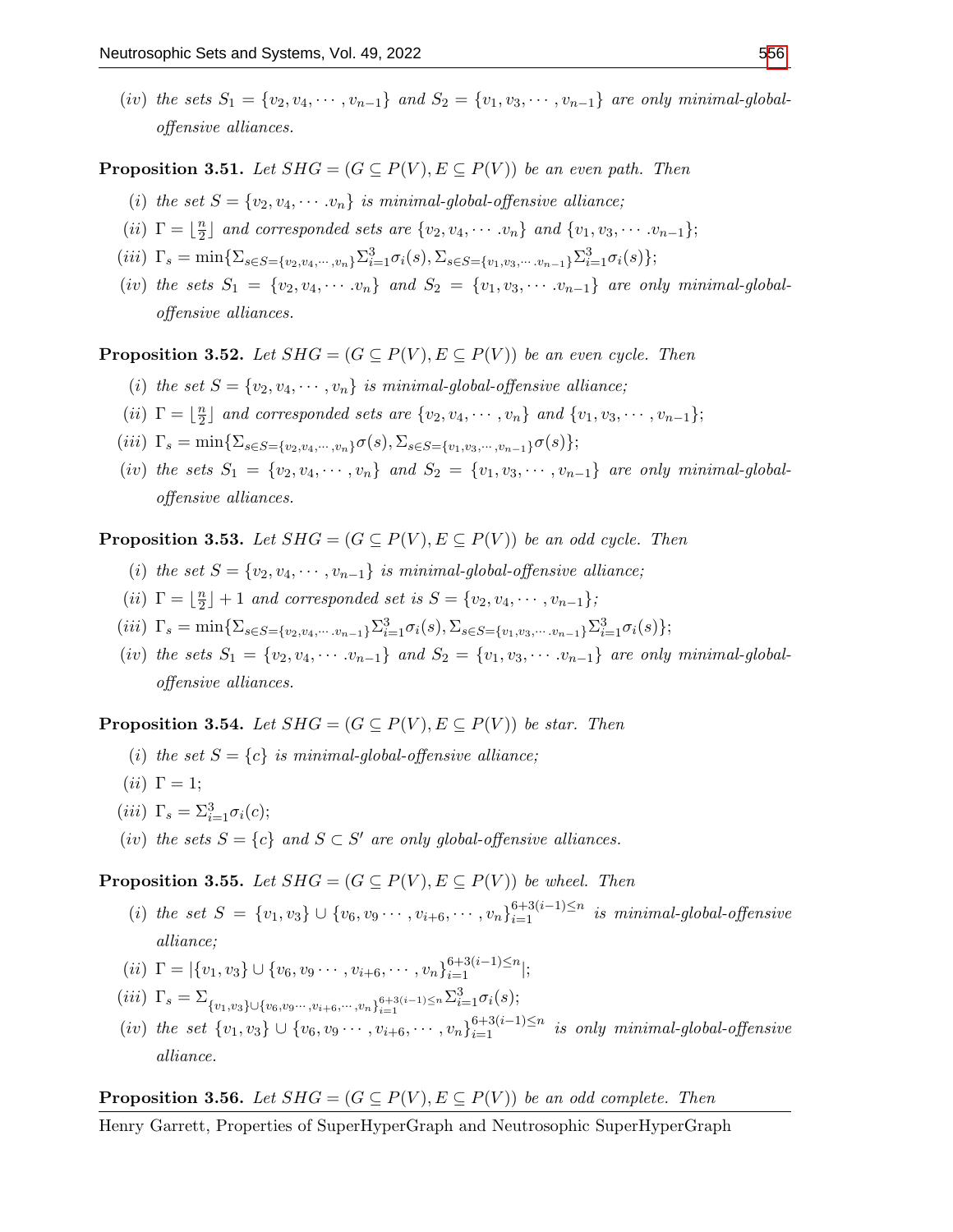- (i) the set  $S = \{v_i\}_{i=1}^{\lfloor \frac{n}{2} \rfloor + 1}$  is minimal-global-offensive alliance;
- (*ii*)  $\Gamma = \frac{n}{2}$  $\frac{n}{2}$ ] + 1;
- (*iii*)  $\Gamma_s = \min \{ \sum_{s \in S} \sum_{i=1}^3 \sigma_i(s) \}_{S = \{v_i\}_{i=1}^{\lfloor \frac{n}{2} \rfloor + 1}}$  $i=1$ ;
- (iv) the set  $S = \{v_i\}_{i=1}^{\lfloor \frac{n}{2} \rfloor + 1}$  is only minimal-global-offensive alliances.

**Proposition 3.57.** Let  $SHG = (G \subseteq P(V), E \subseteq P(V))$  be an even complete. Then

;

(i) the set  $S = \{v_i\}_{i=1}^{\lfloor \frac{n}{2} \rfloor}$  is minimal-global-offensive alliance;

$$
(ii) \ \Gamma = \lfloor \tfrac{n}{2} \rfloor;
$$

- (*iii*)  $\Gamma_s = \min \{ \sum_{s \in S} \sum_{i=1}^3 \sigma_i(s) \}_{S = \{v_i\}_{i=1}^{\lfloor \frac{n}{2} \rfloor}}$  $i=1$
- (iv) the set  $S = \{v_i\}_{i=1}^{\lfloor \frac{n}{2} \rfloor}$  is only minimal-global-offensive alliances.

**Proposition 3.58.** Let  $\mathcal G$  be a m-family of neutrosophic stars with common neutrosophic vertex set. Then

- (i) the set  $S = \{c_1, c_2, \dots, c_m\}$  is minimal-global-offensive alliance for  $G$ ;
- (*ii*)  $\Gamma = m$  for  $\mathcal{G}$ ;
- (iii)  $\Gamma_s = \sum_{i=1}^m \sum_{j=1}^3 \sigma_j(c_i)$  for  $\mathcal{G};$
- (iv) the sets  $S = \{c_1, c_2, \dots, c_m\}$  and  $S \subset S'$  are only minimal-global-offensive alliances for G.

**Proposition 3.59.** Let  $\mathcal G$  be a m-family of odd complete graphs with common neutrosophic vertex set. Then

(i) the set  $S = \{v_i\}_{i=1}^{\lfloor \frac{n}{2} \rfloor + 1}$  is minimal-global-offensive alliance for  $\mathcal{G}$ ;

$$
(ii) \ \Gamma = \lfloor \frac{n}{2} \rfloor + 1 \ \text{for} \ \mathcal{G};
$$

- (*iii*)  $\Gamma_s = \min \{ \sum_{s \in S} \sum_{i=1}^3 \sigma_i(s) \}_{S = \{v_i\}_{i=1}^{\lfloor \frac{n}{2} \rfloor + 1}}$  $i=1$ for G;
- (iv) the sets  $S = \{v_i\}_{i=1}^{\lfloor \frac{n}{2} \rfloor + 1}$  are only minimal-global-offensive alliances for  $\mathcal{G}$ .

**Proposition 3.60.** Let  $\mathcal G$  be a m-family of even complete graphs with common neutrosophic vertex set. Then

(i) the set  $S = \{v_i\}_{i=1}^{\lfloor \frac{n}{2} \rfloor}$  is minimal-global-offensive alliance for  $\mathcal{G}$ ;

(*ii*) 
$$
\Gamma = \lfloor \frac{n}{2} \rfloor
$$
 for  $G$ ;

$$
(iii) \ \Gamma_s = \min \{ \Sigma_{s \in S} \Sigma_{i=1}^3 \sigma_i(s) \}_{S = \{v_i\}_{i=1}^{\lfloor \frac{n}{2} \rfloor}} \text{ for } \mathcal{G};
$$

(iv) the sets  $S = \{v_i\}_{i=1}^{\lfloor \frac{n}{2} \rfloor}$  are only minimal-global-offensive alliances for  $\mathcal{G}$ .

## 3.6. Global Powerful Alliance

**Definition 3.61.** Let  $SHG = (G \subseteq P(V), E \subseteq P(V))$  be a neutrosophic SuperHyperGraph. Then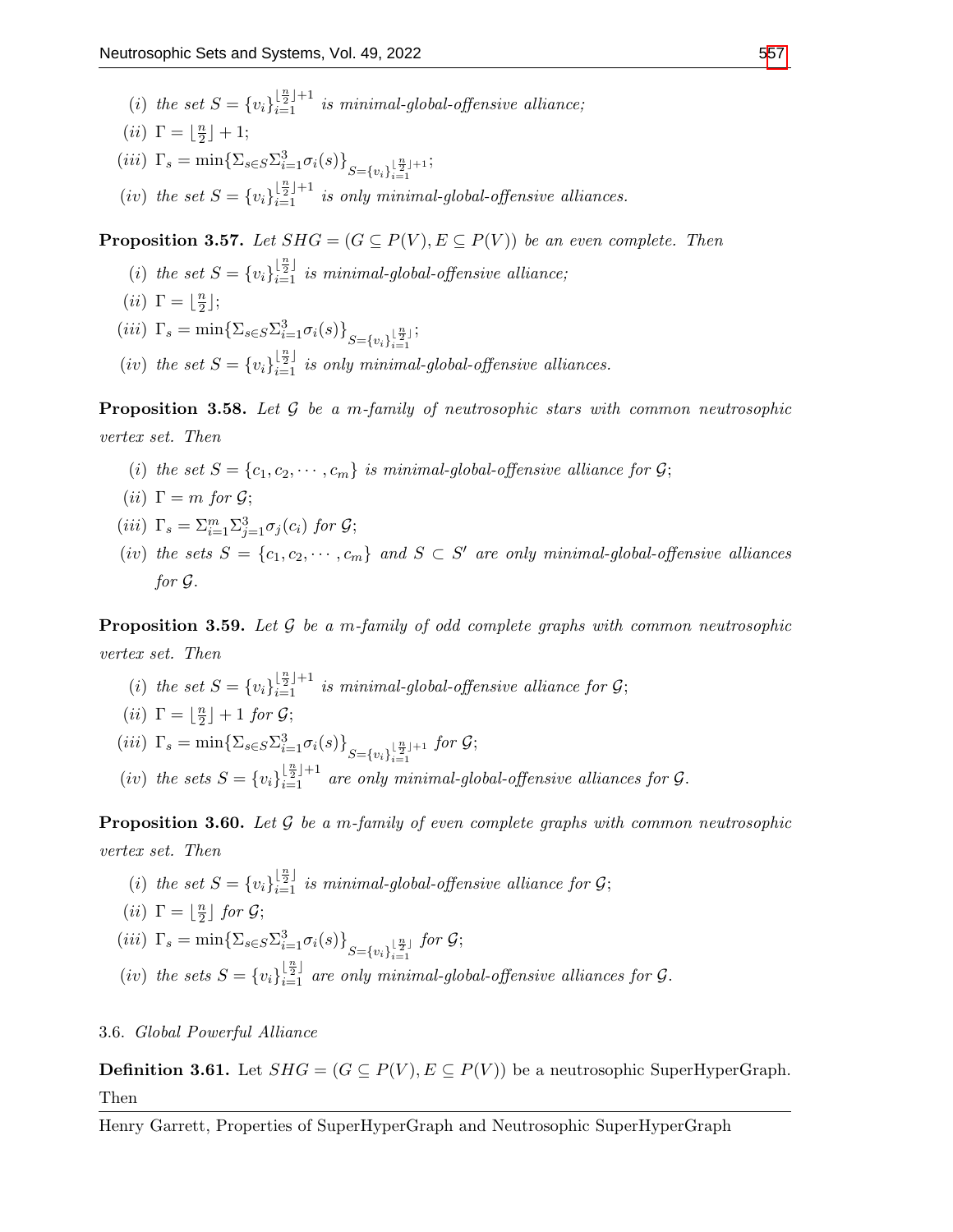$(i)$  a set S of vertices is called **t-offensive alliance** if

$$
\forall a \in V \setminus S, \ |N_s(a) \cap S| - |N_s(a) \cap (V \setminus S)| > t;
$$

- (*ii*) a t-offensive alliance is called **global-offensive alliance** if  $t = 0$ ;
- $(iii)$  a set S of vertices is called **t-defensive alliance** if

$$
\forall a \in S, \ |N_s(a) \cap S| - |N_s(a) \cap (V \setminus S)| < t;
$$

- (iv) a t-defensive alliance is called **global-defensive alliance** if  $t = 0$ ;
- $(v)$  a set S of vertices is called **t-powerful alliance** if it's both t-offensive alliance and (t-2)-defensive alliance;
- (*vi*) a t-powerful alliance is called **global-powerful alliance** if  $t = 0$ ;
- $(vii) \ \forall S' \subseteq S, S$  is global-powerful alliance but S' isn't global-powerful alliance. Then S is called minimal-global-powerful alliance;
- (*viii*) minimal-global-powerful-alliance number of  $SHG$  is

$$
\bigwedge_{S \text{ is a minimal-global-powerful alliance.}} |S|
$$

and it's denoted by  $\Gamma$ ;

 $(ix)$  minimal-global-powerful-alliance-neutrosophic number of  $SHG$  is

$$
\bigwedge_{S \text{ is a minimal-global-offensive alliance.}} \Sigma_{s \in S} \Sigma_{i=1}^3 \sigma_i(s)
$$

and it's denoted by  $\Gamma_s$ .

**Proposition 3.62.** Let  $SHG = (G \subseteq P(V), E \subseteq P(V))$  be a strong neutrosophic SuperHyperGraph. Then following statements hold;

- (i) if  $s \geq t$  and a set S of vertices is t-defensive alliance, then S is s-defensive alliance;
- (ii) if  $s \leq t$  and a set S of vertices is t-offensive alliance, then S is s-offensive alliance.

**Proposition 3.63.** Let  $SHG = (G \subseteq P(V), E \subseteq P(V))$  be a strong neutrosophic SuperHyperGraph. Then following statements hold;

- (i) if  $s \geq t+2$  and a set S of vertices is t-defensive alliance, then S is s-powerful alliance;
- (ii) if  $s \leq t$  and a set S of vertices is t-offensive alliance, then S is t-powerful alliance.

**Proposition 3.64.** Let  $SHG = (G \subseteq P(V), E \subseteq P(V))$  be a r-regular-strong-neutrosophic SuperHyperGraph. Then following statements hold;

- (i) if  $\forall a \in S, |N_s(a) \cap S| < \lfloor \frac{r}{2} \rfloor$  $\lfloor \frac{r}{2} \rfloor + 1$ , then  $SHG = (G \subseteq P(V), E \subseteq P(V))$  is 2-defensive alliance;
- (ii) if  $\forall a \in V \backslash S, |N_s(a) \cap S| > \lfloor \frac{r}{2} \rfloor$  $\lfloor \frac{r}{2} \rfloor + 1$ , then  $SHG = (G \subseteq P(V), E \subseteq P(V))$  is 2-offensive alliance;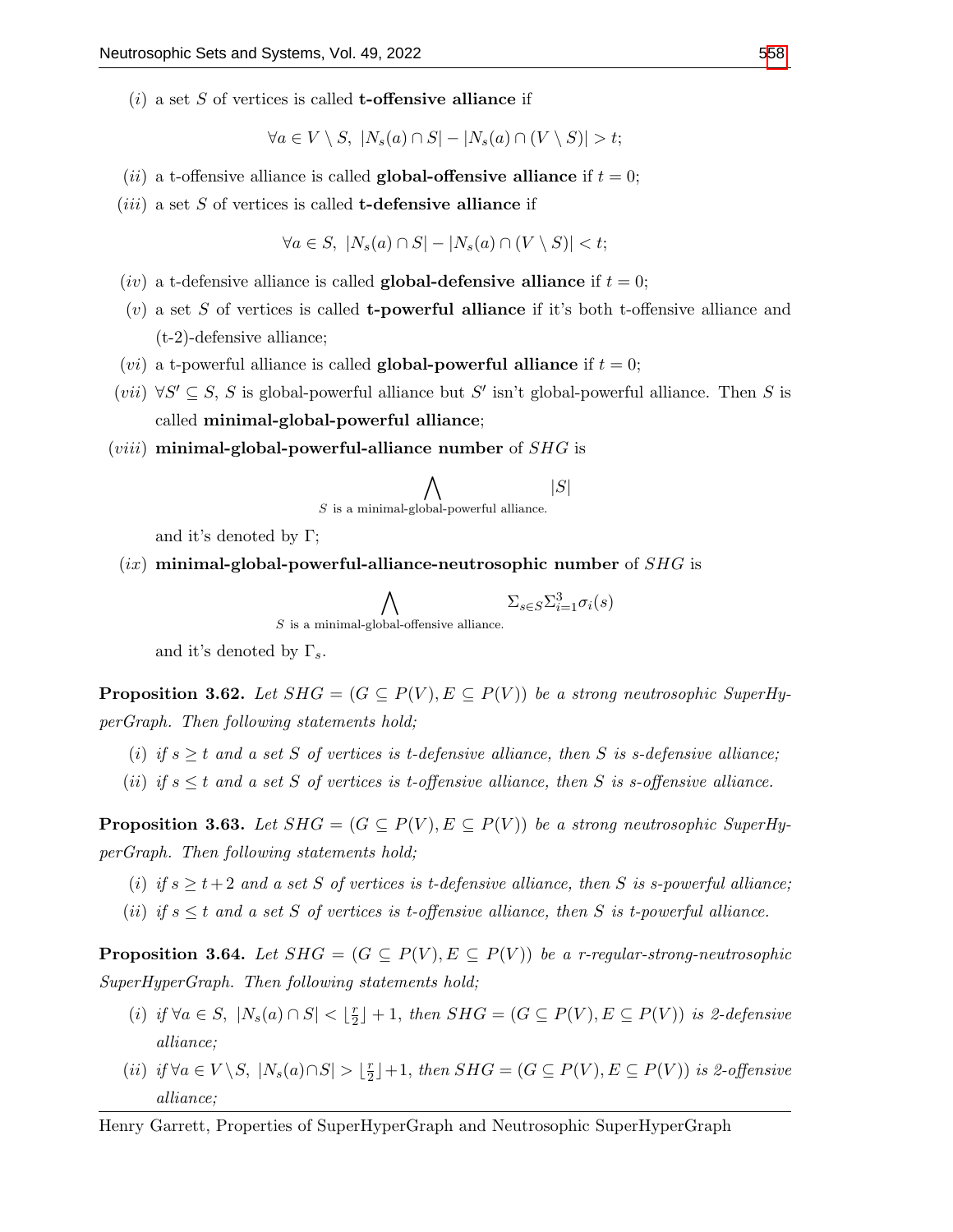- (iii) if  $\forall a \in S$ ,  $|N_s(a) \cap V \setminus S| = 0$ , then  $SHG = (G \subseteq P(V), E \subseteq P(V))$  is r-defensive alliance;
- $(iv)$  if  $\forall a \in V \setminus S$ ,  $|N_s(a) \cap V \setminus S| = 0$ , then  $SHG = (G \subseteq P(V), E \subseteq P(V))$  is r-offensive alliance.

**Proposition 3.65.** Let  $SHG = (G \subseteq P(V), E \subseteq P(V))$  be a r-regular-strong-neutrosophic SuperHyperGraph. Then following statements hold;

- $(i) \ \forall a \in S, \ |N_s(a) \cap S| < \lfloor \frac{r}{2} \rfloor$  $\lfloor \frac{r}{2} \rfloor + 1$  if  $SHG = (G \subseteq P(V), E \subseteq P(V))$  is 2-defensive alliance;
- (*ii*)  $\forall a \in V \setminus S, |N_s(a) \cap S| > \lfloor \frac{r}{2} \rfloor$  $\lfloor \frac{r}{2} \rfloor + 1$  if  $SHG = (G \subseteq P(V), E \subseteq P(V))$  is 2-offensive alliance;
- (iii)  $\forall a \in S, |N_s(a) \cap V \setminus S| = 0$  if  $SHG = (G \subseteq P(V), E \subseteq P(V))$  is r-defensive alliance;
- $(iv)$  ∀a ∈  $V \setminus S$ ,  $|N_s(a) \cap V \setminus S| = 0$  if  $SHG = (G \subseteq P(V), E \subseteq P(V))$  is r-offensive alliance.

**Proposition 3.66.** Let  $SHG = (G \subseteq P(V), E \subseteq P(V))$  be a r-regular-strong-neutrosophic SuperHyperGraph which is complete. Then following statements hold;

- (i)  $\forall a \in S, |N_s(a) \cap S| < \lfloor \frac{\mathcal{O}-1}{2} \rfloor$  $\frac{-1}{2}$  | + 1 if SHG =  $(G \subseteq P(V), E \subseteq P(V))$  is 2-defensive alliance;
- (*ii*)  $\forall a \in V \setminus S$ ,  $|N_s(a) \cap S| > \lfloor \frac{\mathcal{O}-1}{2}$  $\frac{q-1}{2}$  | + 1 if SHG =  $(G \subseteq P(V), E \subseteq P(V))$  is 2-offensive alliance;
- (iii)  $\forall a \in S, |N_s(a) \cap V \setminus S| = 0$  if  $SHG = (G \subseteq P(V), E \subseteq P(V))$  is  $(O-1)$ -defensive alliance;
- $(iv) \ \forall a \in V \setminus S, \ |N_s(a) \cap V \setminus S| = 0 \ \text{if} \ SHG = (G \subseteq P(V), E \subseteq P(V)) \ \text{is} \ (\mathcal{O}-1) \text{-}of \text{fensive}$ alliance.

**Proposition 3.67.** Let  $SHG = (G \subseteq P(V), E \subseteq P(V))$  be a r-regular-strong-neutrosophic SuperHyperGraph which is complete. Then following statements hold;

- (i) if  $\forall a \in S, |N_s(a) \cap S| < \lfloor \frac{\mathcal{O}-1}{2} \rfloor$  $\frac{-1}{2}$  | + 1, then  $SHG = (G \subseteq P(V), E \subseteq P(V))$  is 2-defensive alliance;
- (ii) if  $\forall a \in V \setminus S$ ,  $|N_s(a) \cap S| > \lfloor \frac{\mathcal{O}-1}{2} \rfloor$  $\frac{-1}{2}$  | + 1, then  $SHG = (G \subseteq P(V), E \subseteq P(V))$  is 2-offensive alliance;
- (iii) if  $\forall a \in S$ ,  $|N_s(a) \cap V \setminus S| = 0$ , then  $SHG = (G \subseteq P(V), E \subseteq P(V))$  is  $(O-1)$ -defensive alliance;
- (iv) if  $\forall a \in V \setminus S$ ,  $|N_s(a) \cap V \setminus S| = 0$ , then  $SHG = (G \subseteq P(V), E \subseteq P(V))$  is  $(O-1)$ offensive alliance.

**Proposition 3.68.** Let  $SHG = (G \subseteq P(V), E \subseteq P(V))$  be a r-regular-strong-neutrosophic SuperHyperGraph which is cycle. Then following statements hold;